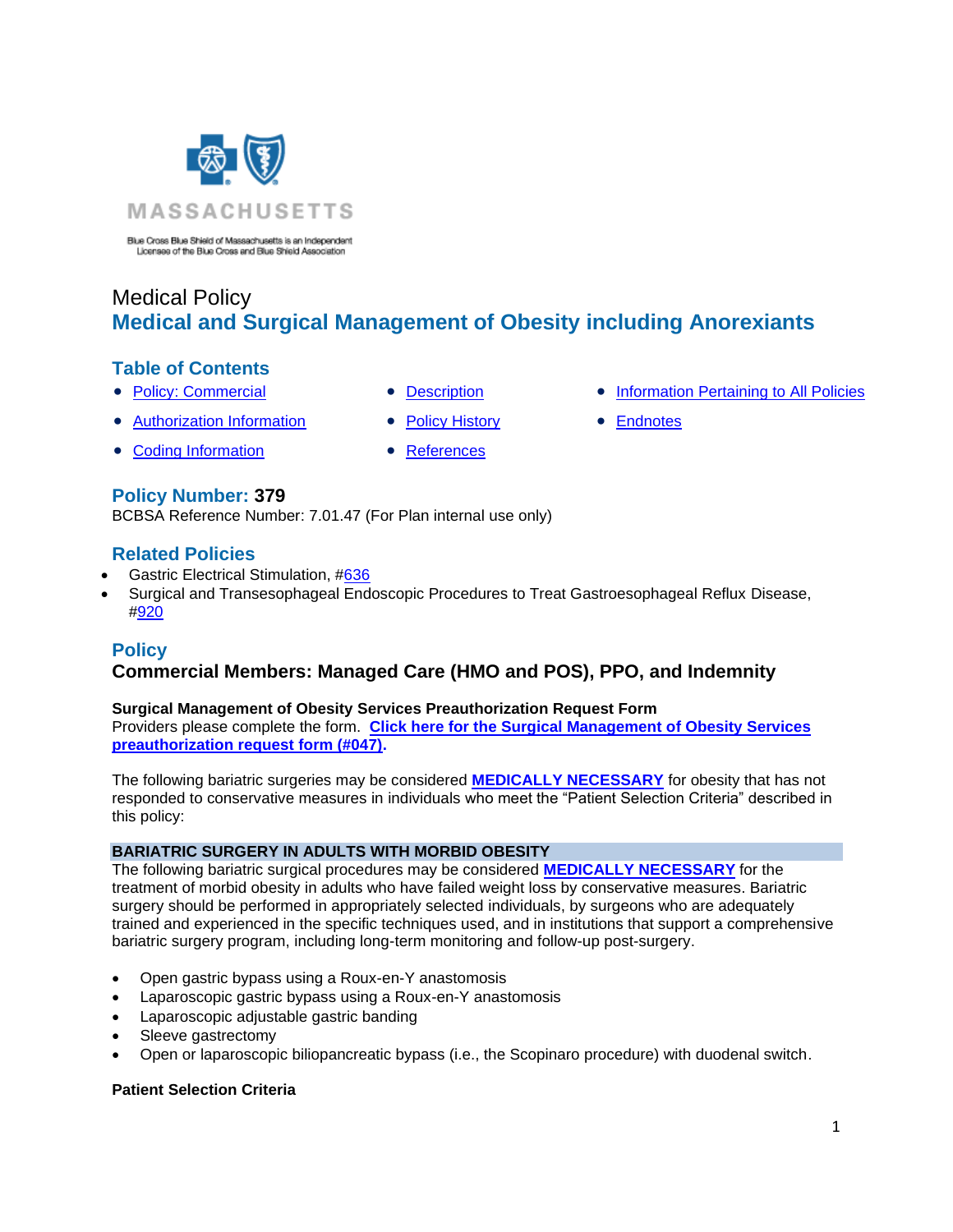Adults over the age of 18 or who have documented complete bone growth are eligible for obesity surgery if **ALL** of the following criteria are met:

- The physician has indicated that the patient:
	- o Is a well informed and motivated patient with acceptable operative risks, **AND**
	- o Has a strong desire for substantial weight loss, **AND**
	- $\circ$  Has failed other non-surgical approaches to long-term weight loss. These approaches (i.e. diet and exercise plans, behavioral changes, etc.) and duration are up to the surgeon's discretion, **AND**
	- $\circ$  Is enrolled in a program which provides pre-op and post-op multidisciplinary evaluation and care including behavioral health, nutrition, and medical management **AND**
- The patient is morbidly obese with a BMI  $>$  40kg/m<sup>2</sup>.
- **OR**
- The patient has a BMI > 35kg/m<sup>2</sup> and the physician has indicated that the patient has one or more of the following high risk co-morbid conditions:
	- o Sleep apnea
	- o Pickwickian syndrome
	- o Pseudotumor cerebri
	- o Obesity related cardiomyopathy
	- o Type II Diabetes
	- o At least Stage 1 Hypertension based on JNC-VII (SBP >140 and/or DBP >90) after combination pharmacotherapy
	- o Coronary artery disease, or
	- o Obesity related pulmonary hypertension.

The following bariatric surgical procedures are considered **[INVESTIGATIONAL](https://www.bluecrossma.org/medical-policies/sites/g/files/csphws2091/files/acquiadam-assets/Definition%20of%20Med%20Nec%20Inv%20Not%20Med%20Nec%20prn.pdf#page=1)** for the treatment of morbid obesity in adults who have failed weight loss by conservative measures:

- Vertical-banded gastroplasty
- Gastric bypass using a Billroth II type of anastomosis (mini-gastric bypass)
- Biliopancreatic bypass without duodenal switch
- Long limb gastric bypass (i.e., >150 cm)
- Two-stage bariatric surgery procedures (e.g., sleeve gastrectomy as initial procedure followed by biliopancreatic diversion at a later time)
- Laparoscopic gastric plication
- Single anastomosis duodenoileal bypass with sleeve gastrectomy
- Jejunoileal bypass<sup>1</sup>
- Horizontal gastric partitioning<sup>1</sup>
- Gastric wrapping<sup>1</sup>
- Gastric Electric Stimulation for the treatment of obesity (Gastric pacemaker), and **any** bariatric surgery performed as a cure for type 2 diabetes mellitus.<sup>1</sup>

Revision surgery to address perioperative or late complications of a bariatric procedure is considered **[MEDICALLY NECESSARY](https://www.bluecrossma.org/medical-policies/sites/g/files/csphws2091/files/acquiadam-assets/Definition%20of%20Med%20Nec%20Inv%20Not%20Med%20Nec%20prn.pdf#page=1)**. These include but are not limited to, staple line failure, obstruction, stricture, nonabsorption resulting in hypoglycemia or malnutrition, weight loss of 20% or more below ideal body weight, and band slippage that cannot be corrected with manipulation or adjustment.<sup>1</sup>

Repeat surgical procedures for revision or conversion to another surgical procedure is considered **[MEDICALLY NECESSARY](https://www.bluecrossma.org/medical-policies/sites/g/files/csphws2091/files/acquiadam-assets/Definition%20of%20Med%20Nec%20Inv%20Not%20Med%20Nec%20prn.pdf#page=1)** for individuals who regained weight after the initial surgery or for inadequate weight loss (unrelated to a surgical complication of a prior procedure).

The following endoscopic procedures are considered **[INVESTIGATIONAL](https://www.bluecrossma.org/medical-policies/sites/g/files/csphws2091/files/acquiadam-assets/Definition%20of%20Med%20Nec%20Inv%20Not%20Med%20Nec%20prn.pdf#page=1)** as a primary bariatric procedure or as a revision procedure, (ie, to treat weight gain after bariatric surgery to remedy large gastric stoma or large gastric pouches):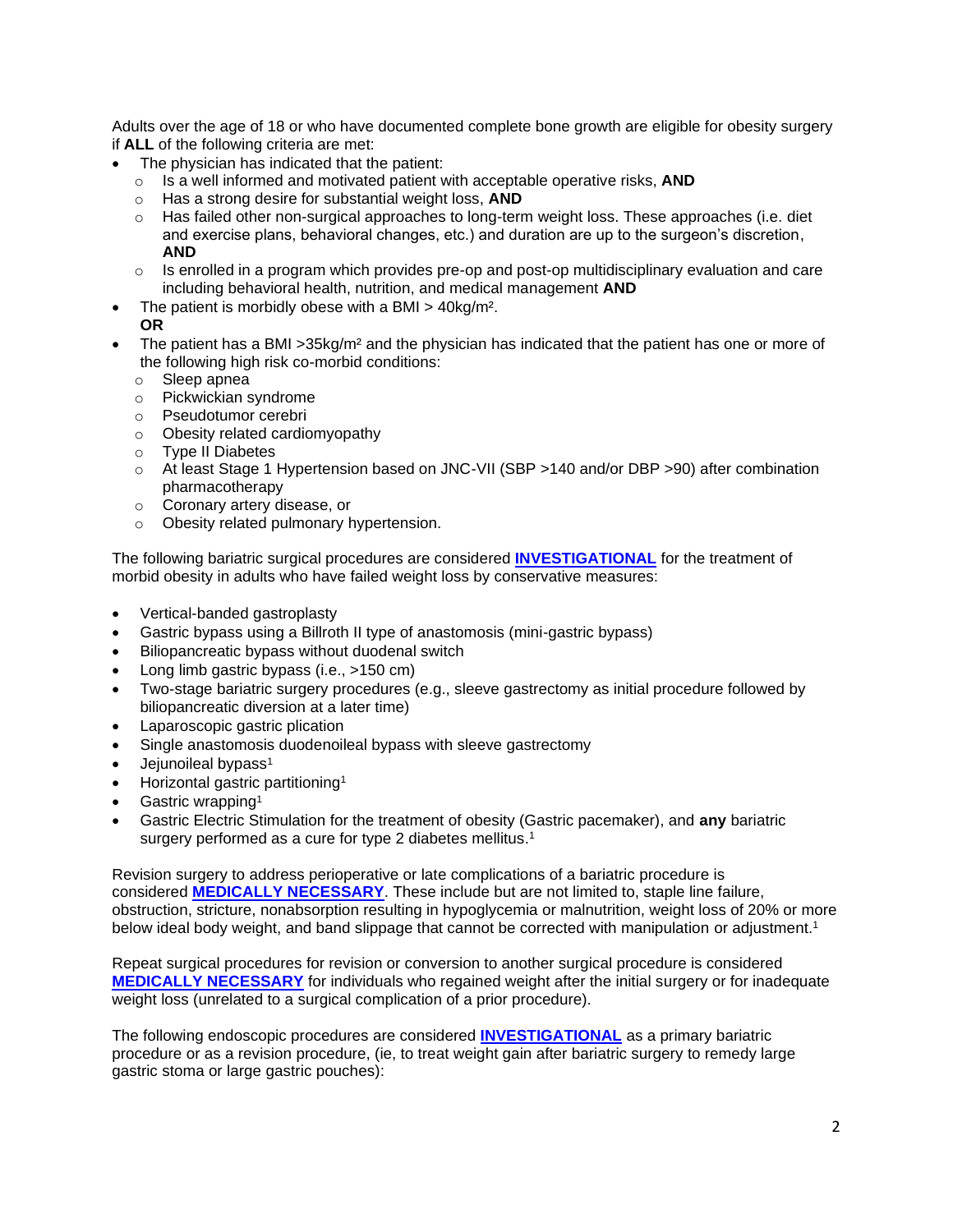- Insertion of the StomaphyX™ device
- Endoscopic gastroplasty
- Use of an endoscopically placed duodenojejunal sleeve)
- Intragastric balloons
- Aspiration therapy device.

#### **BARIATRIC SURGERY IN INDIVIDUALS WITH A BMI LESS THAN 35 KG/M<sup>2</sup>**

Bariatric surgery is considered **[NOT MEDICALLY NECESSARY](https://www.bluecrossma.org/medical-policies/sites/g/files/csphws2091/files/acquiadam-assets/Definition%20of%20Med%20Nec%20Inv%20Not%20Med%20Nec%20prn.pdf#page=1)** for individuals with a BMI less than 35 kg/m2.

#### **BARIATRIC SURGERY IN ADOLESCENTS**

Bariatric surgery in adolescents may be considered **[MEDICALLY NECESSARY](https://www.bluecrossma.org/medical-policies/sites/g/files/csphws2091/files/acquiadam-assets/Definition%20of%20Med%20Nec%20Inv%20Not%20Med%20Nec%20prn.pdf#page=1)** according to similar weight-based criteria used for adults, but greater consideration should be given to psychosocial and informed consent issues. Individuals must meet the "Patient Selection Criteria" described in this policy. In addition, any devices used for bariatric surgery must be in accordance with the FDA-approved indications.

#### **BARIATRIC SURGERY IN PREADOLESCENT CHILDREN**

Bariatric surgery is considered **[INVESTIGATIONAL](https://www.bluecrossma.org/medical-policies/sites/g/files/csphws2091/files/acquiadam-assets/Definition%20of%20Med%20Nec%20Inv%20Not%20Med%20Nec%20prn.pdf#page=1)** for the treatment of morbid obesity in preadolescent children.

#### **CONCOMITANT HIATAL HERNIA REPAIR WITH BARIATRIC SURGERY**

Repair of a hiatal hernia at the time of bariatric surgery may be considered **[MEDICALLY NECESSARY](https://www.bluecrossma.org/medical-policies/sites/g/files/csphws2091/files/acquiadam-assets/Definition%20of%20Med%20Nec%20Inv%20Not%20Med%20Nec%20prn.pdf#page=1)** for individuals who have a preoperatively-diagnosed hiatal hernia with indications for surgical repair.

The Society of American Gastrointestinal and Endoscopic Surgeons have issued evidence-based guidelines for the management of hiatal hernia. Recommendations for indications for repair are as follows:

- Repair of a type I hernia [sliding hiatal hernias, where the gastroesophageal junction migrates above the diaphragm] in the absence of reflux disease is not necessary (moderate quality evidence, strong recommendation).
- All symptomatic paraesophageal hiatal hernias should be repaired (high quality evidence, strong recommendation), particularly those with acute obstructive symptoms or which have undergone volvulus.
- Routine elective repair of completely asymptomatic paraesophageal hernias may not always be indicated. Consideration for surgery should include the patient's age and comorbidities (moderate quality evidence, weak recommendation).

Repair of a hiatal hernia that is diagnosed at the time of bariatric surgery, or repair of a preoperatively diagnosed hiatal hernia in individuals who do not have indications for surgical repair, is considered **[INVESTIGATIONAL](https://www.bluecrossma.org/medical-policies/sites/g/files/csphws2091/files/acquiadam-assets/Definition%20of%20Med%20Nec%20Inv%20Not%20Med%20Nec%20prn.pdf#page=1)**.

The physician-directed visits and testing aspects of multi-faceted dietary programs such as Health Management Resources may be considered **[MEDICALLY NECESSARY](https://www.bluecrossma.org/medical-policies/sites/g/files/csphws2091/files/acquiadam-assets/Definition%20of%20Med%20Nec%20Inv%20Not%20Med%20Nec%20prn.pdf#page=1)**.

Non-physician directed and food replacement or supplement components of multi-faceted dietary programs such as Health Management Resources are considered **[NOT MEDICALLY NECESSARY](https://www.bluecrossma.org/medical-policies/sites/g/files/csphws2091/files/acquiadam-assets/Definition%20of%20Med%20Nec%20Inv%20Not%20Med%20Nec%20prn.pdf#page=1)**. 1

The following medical and pharmaceutical treatments for obesity are considered **[NOT MEDICALLY](https://www.bluecrossma.org/medical-policies/sites/g/files/csphws2091/files/acquiadam-assets/Definition%20of%20Med%20Nec%20Inv%20Not%20Med%20Nec%20prn.pdf#page=1)  [NECESSARY](https://www.bluecrossma.org/medical-policies/sites/g/files/csphws2091/files/acquiadam-assets/Definition%20of%20Med%20Nec%20Inv%20Not%20Med%20Nec%20prn.pdf#page=1)**: 1

- Multi-faceted dietary programs such as Optifast, and Medifast
- Orlistat ™ (Xenical ®) because it may be purchased over the counter (alli ™) without a prescription
- Anorexiants.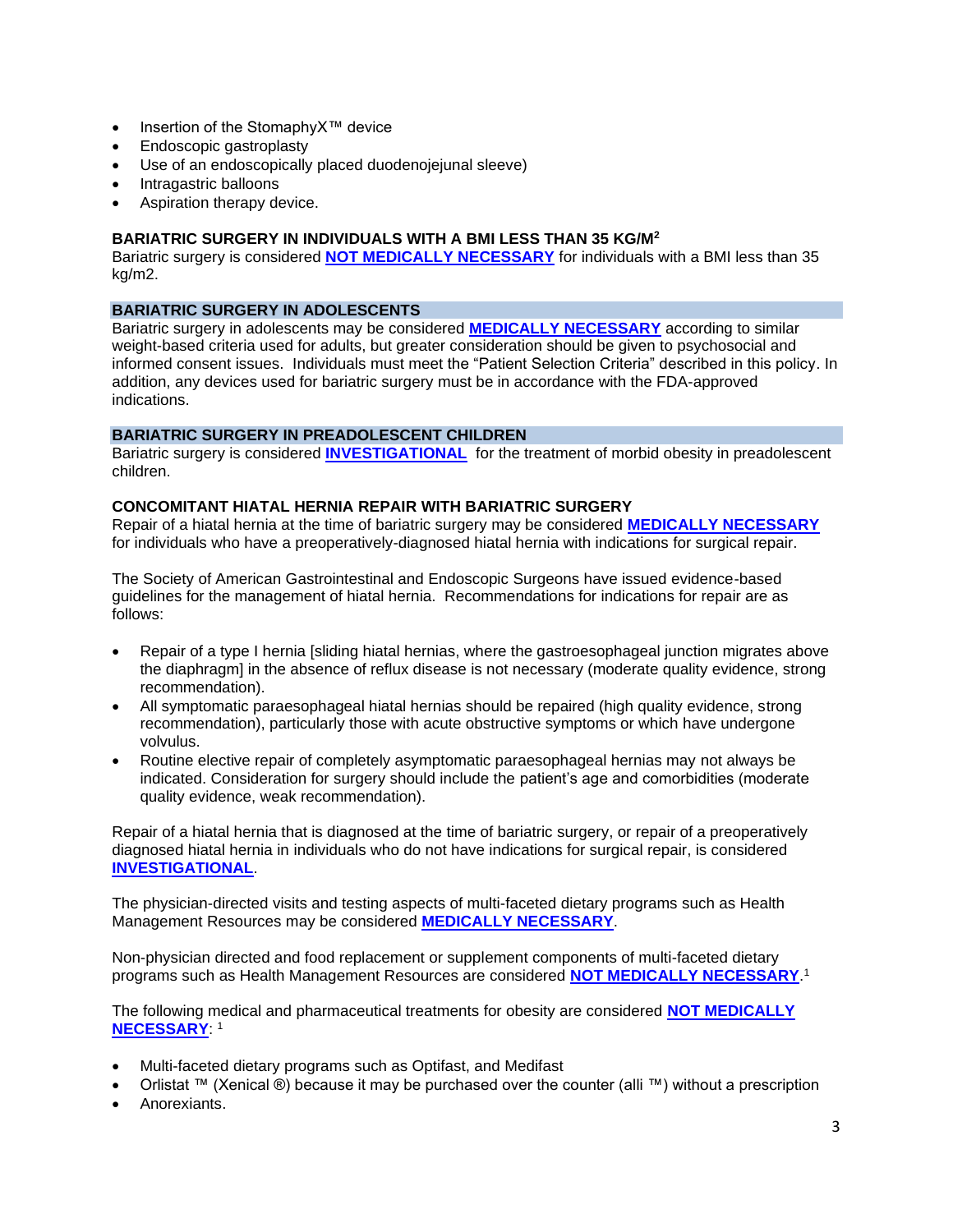# <span id="page-3-0"></span>**Prior Authorization Information**

### **Inpatient**

• For services described in this policy, precertification/preauthorization **IS REQUIRED** for all products if the procedure is performed **inpatient**.

### **Outpatient**

• For services described in this policy, see below for products where prior authorization **might be required** if the procedure is performed **outpatient**.

|                                                 | <b>Outpatient</b>                                                                                                   |
|-------------------------------------------------|---------------------------------------------------------------------------------------------------------------------|
| <b>Commercial Managed Care (HMO and</b><br>POS) | Prior authorization is required for surgical services.<br>Prior authorization is not required for medical services. |
| <b>Commercial PPO</b>                           | Prior authorization is required for surgical services.<br>Prior authorization is not required for medical services. |

Providers please complete the Preauthorization Request Form. [Click here for the Surgical Management](http://www.bluecrossma.org/medical-policies/sites/g/files/csphws2091/files/acquiadam-assets/047%20Preauthorization%20Request%20Form%20for%20379%20Surgical%20Management%20of%20Obesity%20Policy%20prn.pdf)  of Obesity [Services preauthorization request form \(#047\)](http://www.bluecrossma.org/medical-policies/sites/g/files/csphws2091/files/acquiadam-assets/047%20Preauthorization%20Request%20Form%20for%20379%20Surgical%20Management%20of%20Obesity%20Policy%20prn.pdf)

# <span id="page-3-1"></span>**CPT Codes / HCPCS Codes / ICD Codes**

*Inclusion or exclusion of a code does not constitute or imply member coverage or provider reimbursement. Please refer to the member's contract benefits in effect at the time of service to determine coverage or non-coverage as it applies to an individual member.*

*Providers should report all services using the most up-to-date industry-standard procedure, revenue, and diagnosis codes, including modifiers where applicable.*

*The following codes are included below for informational purposes only; this is not an all-inclusive list.*

### **The above medical necessity criteria MUST be met for the following codes to be covered for Commercial Members: Managed Care (HMO and POS), PPO, and Indemnity:**

### **CPT Codes**

| <b>CPT codes:</b> | <b>Code Description</b>                                                                                                                                                                                                |
|-------------------|------------------------------------------------------------------------------------------------------------------------------------------------------------------------------------------------------------------------|
| 43644             | Laparoscopy, surgical, gastric restrictive procedure; with gastric bypass and Roux-en-Y<br>gastroenterostomy (roux limb 150 cm or less)                                                                                |
| 43770             | Laparoscopy, surgical, gastric restrictive procedure; placement of adjustable gastric<br>restrictive device (eg, gastric band and subcutaneous port components)                                                        |
| 43775             | Laparoscopy, surgical, gastric restrictive procedure; longitudinal gastrectomy (ie, sleeve<br>qastrectomy)                                                                                                             |
| 43845             | Gastric restrictive procedure with partial gastrectomy, pylorus-preserving<br>duodenoileostomy and ileoileostomy (50 to 100 cm common channel) to limit absorption<br>(biliopancreatic diversion with duodenal switch) |
| 43846             | Gastric restrictive procedure, with gastric bypass for morbid obesity; with short limb (150<br>cm or less) Roux-en-Y gastroenterostomy                                                                                 |
| 43848             | Revision, open, of gastric restrictive procedure for morbid obesity, other than adjustable<br>gastric restrictive device (separate procedure)                                                                          |

### **ICD-10 Procedure Codes**

| ICD-10-PCS<br>procedure |                                                                 |
|-------------------------|-----------------------------------------------------------------|
| codes:                  | <b>Code Description</b>                                         |
| 0DB64Z3                 | Excision of Stomach, Percutaneous Endoscopic Approach, Vertical |
| 0D160ZA                 | Bypass Stomach to Jejunum, Open Approach                        |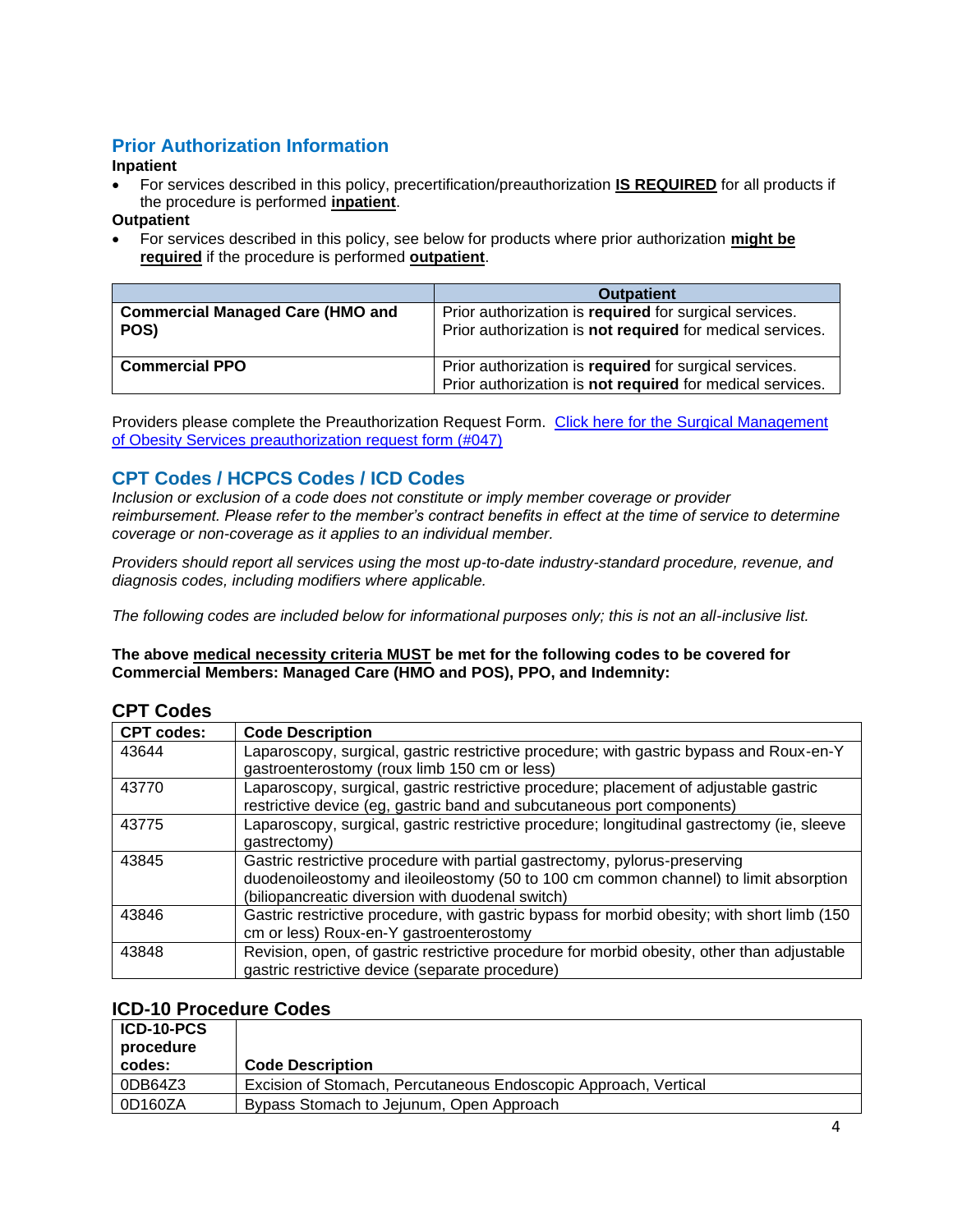| 0D160ZB | Bypass Stomach to Ileum, Open Approach                                            |
|---------|-----------------------------------------------------------------------------------|
| 0D164ZA | Bypass Stomach to Jejunum, Percutaneous Endoscopic Approach                       |
| 0D164ZB | Bypass Stomach to Ileum, Percutaneous Endoscopic Approach                         |
| 0D190ZB | Bypass Duodenum to Ileum, Open Approach                                           |
| 0D194ZB | Bypass Duodenum to Ileum, Percutaneous Endoscopic Approach                        |
| 0DB60Z3 | Excision of Stomach, Open Approach, Vertical                                      |
| 0DB60ZZ | Excision of Stomach, Open Approach                                                |
| 0DB80ZZ | Excision of Small Intestine, Open Approach                                        |
| 0DB90ZZ | Excision of Duodenum, Open Approach                                               |
| 0DBB0ZZ | Excision of Ileum, Open Approach                                                  |
| 0DM60ZZ | Reattachment of Stomach, Open Approach                                            |
| 0DM64ZZ | Reattachment of Stomach, Percutaneous Endoscopic Approach                         |
| 0DM80ZZ | Reattachment of Small Intestine, Open Approach                                    |
| 0DM84ZZ | Reattachment of Small Intestine, Percutaneous Endoscopic Approach                 |
| 0DM90ZZ | Reattachment of Duodenum, Open Approach                                           |
| 0DM94ZZ | Reattachment of Duodenum, Percutaneous Endoscopic Approach                        |
| 0DMA0ZZ | Reattachment of Jejunum, Open Approach                                            |
| 0DMA4ZZ | Reattachment of Jejunum, Percutaneous Endoscopic Approach                         |
| 0DMB0ZZ | Reattachment of Ileum, Open Approach                                              |
| 0DMB4ZZ | Reattachment of Ileum, Percutaneous Endoscopic Approach                           |
| 0DQ60ZZ | Repair Stomach, Open Approach                                                     |
| 0DQ64ZZ | Repair Stomach, Percutaneous Endoscopic Approach                                  |
| 0DQ80ZZ | Repair Small Intestine, Open Approach                                             |
| 0DQ84ZZ | Repair Small Intestine, Percutaneous Endoscopic Approach                          |
| 0DQ90ZZ | Repair Duodenum, Open Approach                                                    |
| 0DQ94ZZ | Repair Duodenum, Percutaneous Endoscopic Approach                                 |
| 0DQA0ZZ | Repair Jejunum, Open Approach                                                     |
| 0DQA4ZZ | Repair Jejunum, Percutaneous Endoscopic Approach                                  |
| 0DQB0ZZ | Repair Ileum, Open Approach                                                       |
| 0DQB4ZZ | Repair Ileum, Percutaneous Endoscopic Approach                                    |
| 0DV60CZ | Restriction of Stomach with Extraluminal Device, Open Approach                    |
| 0DV64CZ | Restriction of Stomach with Extraluminal Device, Percutaneous Endoscopic Approach |

**The following ICD Diagnosis Codes are considered medically necessary when submitted with the CPT and/or ICD Procedure Codes above if medical necessity criteria are met:**

## **ICD-10 Diagnosis Codes**

| <b>ICD-10-CM</b> |                                                |
|------------------|------------------------------------------------|
| <b>Diagnosis</b> |                                                |
| codes:           | <b>Code Description</b>                        |
| E66.01           | Morbid (severe) obesity due to excess calories |
| Z68.35           | Body mass index (BMI) 35.0-35.9, adult         |
| Z68.36           | Body mass index (BMI) 36.0-36.9, adult         |
| Z68.37           | Body mass index (BMI) 37.0-37.9, adult         |
| Z68.38           | Body mass index (BMI) 38.0-38.9, adult         |
| Z68.39           | Body mass index (BMI) 39.0-39.9, adult         |
| Z68.41           | Body mass index (BMI) 40.0-44.9, adult         |
| Z68.42           | Body mass index (BMI) 45.0-49.9, adult         |
| Z68.43           | Body mass index (BMI) 50-59.9, adult           |
| Z68.44           | Body mass index (BMI) 60.0-69.9, adult         |
| Z68.45           | Body mass index (BMI) 70 or greater, adult     |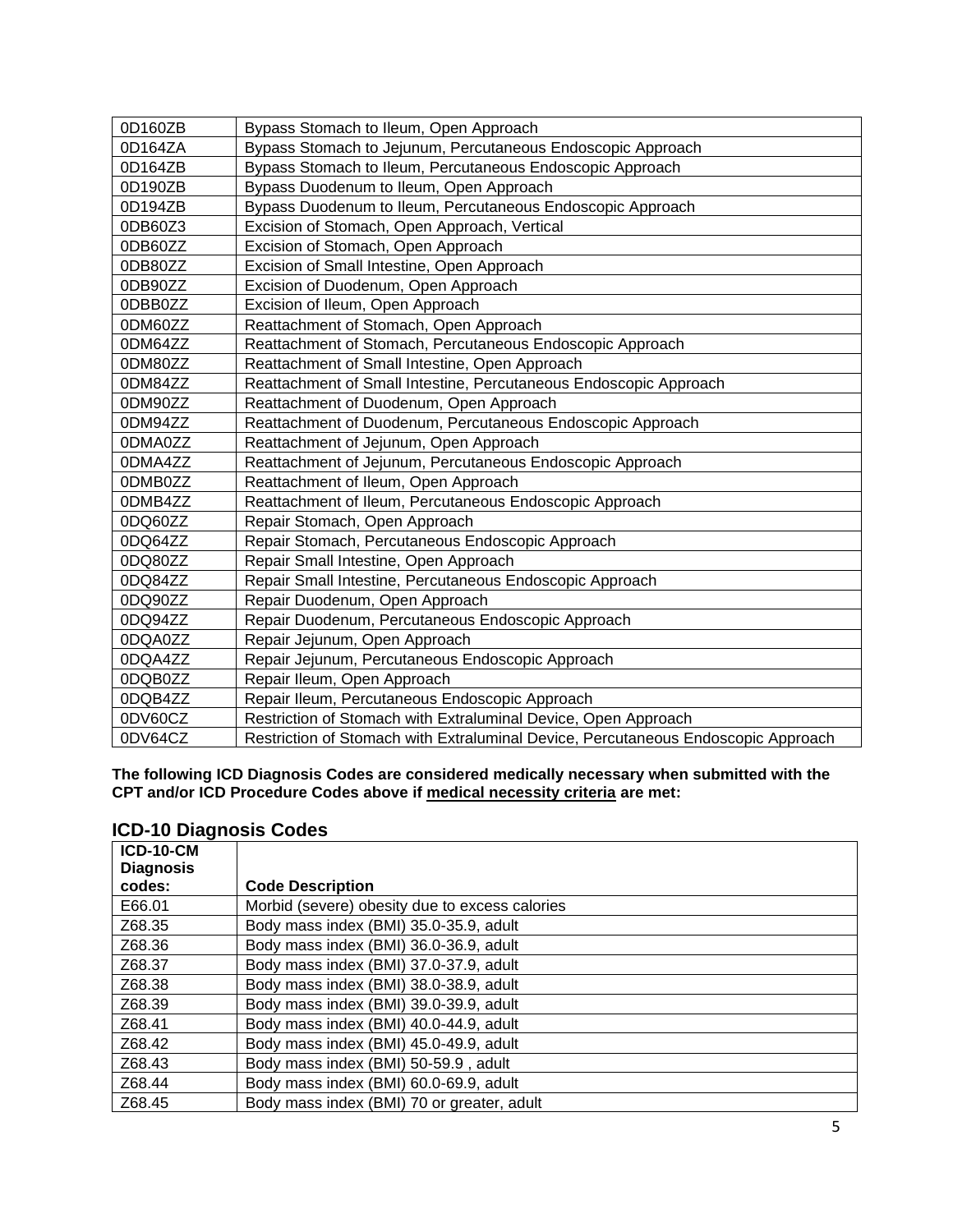### **The following CPT codes are considered investigational for Commercial Members: Managed Care (HMO and POS), PPO, and Indemnity:**

| <b>CPT Codes</b>  |                                                                                                                                     |
|-------------------|-------------------------------------------------------------------------------------------------------------------------------------|
| <b>CPT codes:</b> | <b>Code Description</b>                                                                                                             |
| 43645             | Laparoscopy, surgical, gastric restrictive procedure; with gastric bypass and small<br>intestine reconstruction to limit absorption |
| 43842             | Gastric restrictive procedure, without gastric bypass, for morbid obesity; vertical-banded<br>gastroplasty                          |
| 43843             | Gastric restrictive procedure, without gastric bypass, for morbid obesity; other than<br>vertical-banded gastroplasty               |
| 43847             | Gastric restrictive procedure, with gastric bypass for morbid obesity; with small intestine<br>reconstruction to limit absorption   |

# <span id="page-5-0"></span>**Description**

### **Bariatric Surgery**

Bariatric surgery is performed to treat morbid (clinically severe) obesity. Morbid obesity is defined as a body mass index (BMI) greater than 40 kg/m<sup>2</sup> or a BMI greater than 35 kg/m<sup>2</sup> with associated complications including, but not limited to, diabetes, hypertension, or obstructive sleep apnea. Morbid obesity results in a very high-risk for weight-related complications, such as diabetes, hypertension, obstructive sleep apnea, and various types of cancers (for men: colon, rectal, prostate; for women: breast, uterine, ovarian), and a shortened lifespan. A morbidly obese man at age 20 can expect to live 13 fewer years than his counterpart with a normal BMI, which equates to a 22% reduction in life expectancy.

The first treatment of morbid obesity is dietary and lifestyle changes. Although this strategy may be effective in some individuals, only a few morbidly obese individuals can reduce and control weight through diet and exercise. Most individuals find it difficult to comply with these lifestyle modifications on a long-term basis. When conservative measures fail, some individuals may consider surgical approaches.

Resolution (cure) or improvement of type 2 diabetes after bariatric surgery and observations that glycemic control may improve immediately after surgery before a significant amount of weight is lost have promoted interest in a surgical approach to the treatment of type 2 diabetes. The various surgical procedures have different effects, and gastrointestinal rearrangement seems to confer additional antidiabetic benefits independent of weight loss and caloric restriction. The precise mechanisms are not clear, and multiple mechanisms may be involved. Gastrointestinal peptides, eg, glucagon-like peptide-1, glucose-dependent insulinotropic peptide, and peptide YY, are secreted in response to contact with unabsorbed nutrients and by vagally mediated parasympathetic neural mechanisms. Glucagon-like peptide-1 is secreted by the L cells of the distal ileum in response to ingested nutrients and acts on pancreatic islets to augment glucose-dependent insulin secretion. It also slows gastric emptying, which delays digestion, blunts postprandial glycemia, and acts on the central nervous system to induce satiety and decrease food intake. Other effects may improve insulin sensitivity. Glucose-dependent insulinotropic peptide acts on pancreatic beta cells to increase insulin secretion through the same mechanisms as glucagon-like peptide-1, although it is less potent. Peptide YY is also secreted by the L cells of the distal intestine and increases satiety and delays gastric emptying.

# **Types of Bariatric Surgery Procedures**

### **Open Gastric Bypass**

The original gastric bypass surgeries were based on the observation that postgastrectomy individuals tended to lose weight. The current procedure (CPT code 43846) involves both a restrictive and a malabsorptive component, with the horizontal or vertical partition of the stomach performed in association with a Roux-en-Y procedure (ie, a gastrojejunal). Thus, the flow of food bypasses the duodenum and proximal small bowel. The procedure may also be associated with an unpleasant "dumping syndrome," in which a large osmotic load delivered directly to the jejunum from the stomach produces abdominal pain and/or vomiting. The dumping syndrome may further reduce intake, particularly in "sweets eaters."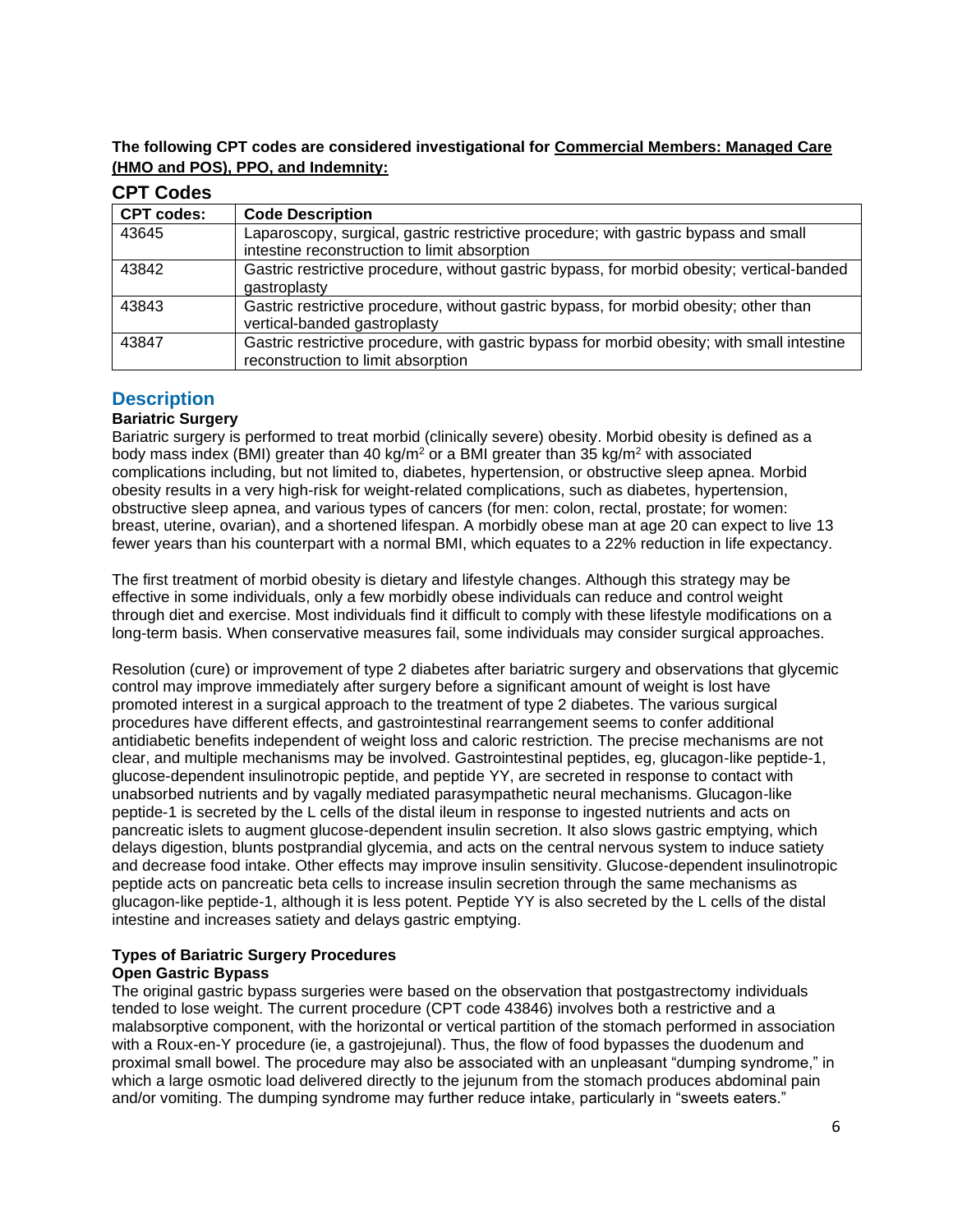Surgical complications include leakage and operative margin ulceration at the anastomotic site. Because the normal flow of food is disrupted, there are more metabolic complications than with other gastric restrictive procedures, including iron deficiency anemia, vitamin B12 deficiency, and hypocalcemia, all of which can be corrected by oral supplementation. Another concern is the ability to evaluate the "blind" bypassed portion of the stomach. Gastric bypass may be performed with either an open or laparoscopic technique.

Note: In 2005, CPT code 43846 was revised to indicate that the short limb must be 150 cm or less, compared with the previous 100 cm. This change reflects the common practice in which the alimentary (ie, jejunal limb) of a gastric bypass has been lengthened to 150 cm. This length also serves to distinguish a standard gastric bypass with a very long, or very, very long gastric bypass, as discussed further here.

#### **Laparoscopic Gastric Bypass**

CPT code 43644 was introduced in 2005 and described the same procedure as open gastric bypass (CPT code 43846), but performed laparoscopically.

#### **Adjustable Gastric Banding**

Adjustable gastric banding (CPT code 43770) involves placing a gastric band around the exterior of the stomach. The band is attached to a reservoir implanted subcutaneously in the rectus sheath. Injecting the reservoir with saline will alter the diameter of the gastric band; therefore, the rate-limiting stoma in the stomach can be progressively narrowed to induce greater weight loss, or expanded if complications develop. Because the stomach is not entered, the surgery and any revisions, if necessary, are relatively simple.

Complications include slippage of the external band or band erosion through the gastric wall. Adjustable gastric banding has been widely used in Europe. Two banding devices are approved by the U.S. Food and Drug Administration (FDA) for marketing in the United States. The first to receive the FDA approval was the LAP-BAND (original applicant, Allergan, BioEnterics, Carpinteria, CA; now Apollo Endosurgery, Austin, TX). The labeled indications for this device are as follows:

"The LAP-BAND® system is indicated for use in weight reduction for severely obese individuals with a BMI of at least 40 or a BMI of at least 35 with 1 or more severe comorbid conditions, or those who are 100 lb or more over their estimated ideal weight according to the 1983 Metropolitan Life Insurance Tables (use the midpoint for medium frame). It is indicated for use only in severely obese adult individuals who have failed more conservative weight-reduction alternatives, such as supervised diet, exercise, and behavior modification programs. Individuals who elect to have this surgery must make the commitment to accept significant changes in their eating habits for the rest of their lives."

In 2011, the FDA-labeled indications for the LAP-BAND were expanded to include individuals with a BMI from 30 to 34 kg/m<sup>2</sup> with at least 1 obesity-related comorbid condition.

The second adjustable gastric banding device approved by the FDA through the premarket approval process is the REALIZE® model (Ethicon Endo-Surgery, Cincinnati, OH). Labeled indications for this device are:

"Th[e REALIZE] device is indicated for weight reduction for morbidly obese individuals and is indicated for individuals with a BMI of at least 40 kg/m<sup>2</sup>, or a BMI of at least 35 kg/m<sup>2</sup> with 1 or more comorbid conditions. The Band is indicated for use only in morbidly obese adult individuals who have failed more conservative weight-reduction alternatives, such as supervised diet, exercise, and behavior modification programs."

#### **Sleeve Gastrectomy**

A sleeve gastrectomy (SG; CPT code 43775) is an alternative approach to gastrectomy that can be performed on its own or in combination with malabsorptive procedures (most commonly biliopancreatic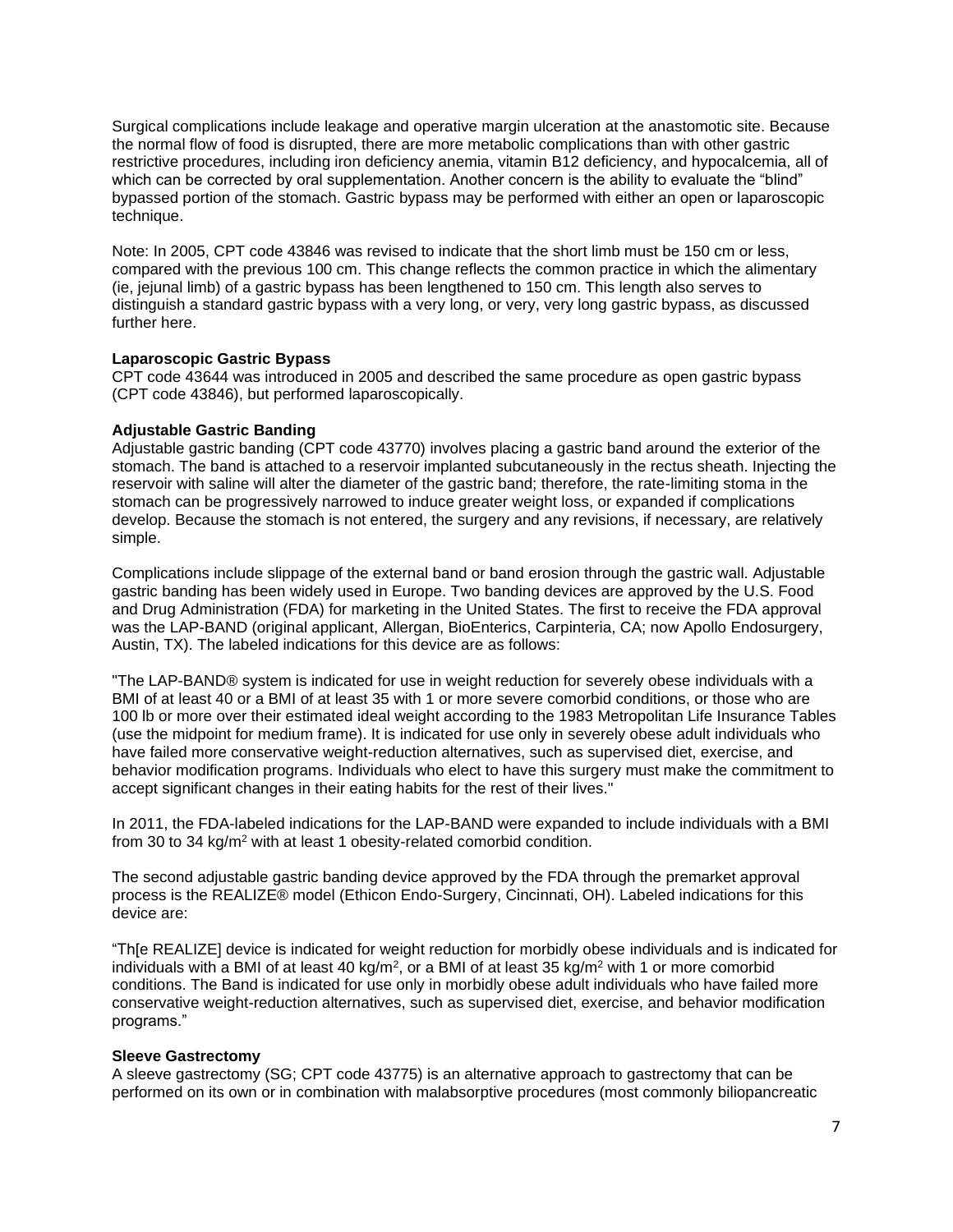diversion [BPD] with duodenal switch). In this procedure, the greater curvature of the stomach is resected from the angle of His to the distal antrum, resulting in a stomach remnant shaped like a tube or sleeve. The pyloric sphincter is preserved, resulting in a more physiologic transit of food from the stomach to the duodenum and avoiding the dumping syndrome (overly rapid transport of food through the stomach into intestines) seen with distal gastrectomy. This procedure is relatively simple to perform and can be done as an open or laparoscopic procedure. Some surgeons have proposed the SG as the first in a 2-stage procedure for very high-risk individuals. Weight loss following SG may improve a patient's overall medical status and, thus, reduce the risk of a subsequent more extensive malabsorptive procedure (eg, BPD).

#### **Biliopancreatic Diversion**

The biliopancreatic diversion (BPD) procedure (also known as the Scopinaro procedure; CPT code 43847), developed and used extensively in Italy, was designed to address drawbacks of the original intestinal bypass procedures that have been abandoned due to unacceptable metabolic complications. Many complications were thought to be related to bacterial overgrowth and toxin production in the blind, bypassed segment. In contrast, BPD consists of a subtotal gastrectomy and diversion of the biliopancreatic juices into the distal ileum by a long Roux-en-Y procedure. The procedure consists of the following components:

- A distal gastrectomy induces temporary early satiety and/or the dumping syndrome in the early postoperative period, both of which limit food intake.
- A 200-cm long "alimentary tract" consists of 200 cm of ileum connecting the stomach to a common distal segment.
- A 300- to 400-cm "biliary tract" connects the duodenum, jejunum, and remaining ileum to the common distal segment.
- A 50- to 100-cm "common tract" is where food from the alimentary tract mixes with biliopancreatic juices from the biliary tract. Food digestion and absorption, particularly of fats and starches, are therefore limited to this small segment of bowel, creating selective malabsorption. The length of the common segment will influence the degree of malabsorption.

Because of the high incidence of cholelithiasis associated with the procedure, individuals typically undergo an associated cholecystectomy.

Many potential metabolic complications are related to BPD, including, most prominently, iron deficiency anemia, protein malnutrition, hypocalcemia, and bone demineralization. Protein malnutrition may require treatment with total parenteral nutrition. Also, several case reports have noted liver failure resulting in death or liver transplant.

#### **Biliopancreatic Diversion with Duodenal Switch**

CPT code 43845, which specifically identifies the duodenal switch procedure, was introduced in 2005. The duodenal switch procedure is a variant of the BPD previously described. In this procedure, instead of performing a distal gastrectomy, a SG is performed along the vertical axis of the stomach. This approach preserves the pylorus and initial segment of the duodenum, which is then anastomosed to a segment of the ileum, similar to the BPD, to create the alimentary limb. Preservation of the pyloric sphincter is intended to ameliorate the dumping syndrome and decrease the incidence of ulcers at the duodeno-ileal by providing a more physiologic transfer of stomach contents to the duodenum. The SG also decreases the volume of the stomach and decreases the parietal cell mass. However, the basic principle of the procedure is similar to that of the BPD, ie, producing selective malabsorption by limiting the food digestion and absorption to a short common ileal segment.

#### **Vertical-Banded Gastroplasty**

Vertical-banded gastroplasty (VBG; CPT code 43842) was formerly 1 of the most common gastric restrictive procedures performed in the United States but has now been replaced by other restrictive procedures due to high rates of revisions and reoperations. In this procedure, the stomach is segmented along its vertical axis. In order to create a durable reinforced and rate-limiting stoma at the distal end of the pouch, a plug of the stomach is removed, and a propylene collar is placed through this hole and then stapled to itself. Because the normal flow of food is preserved, metabolic complications are uncommon.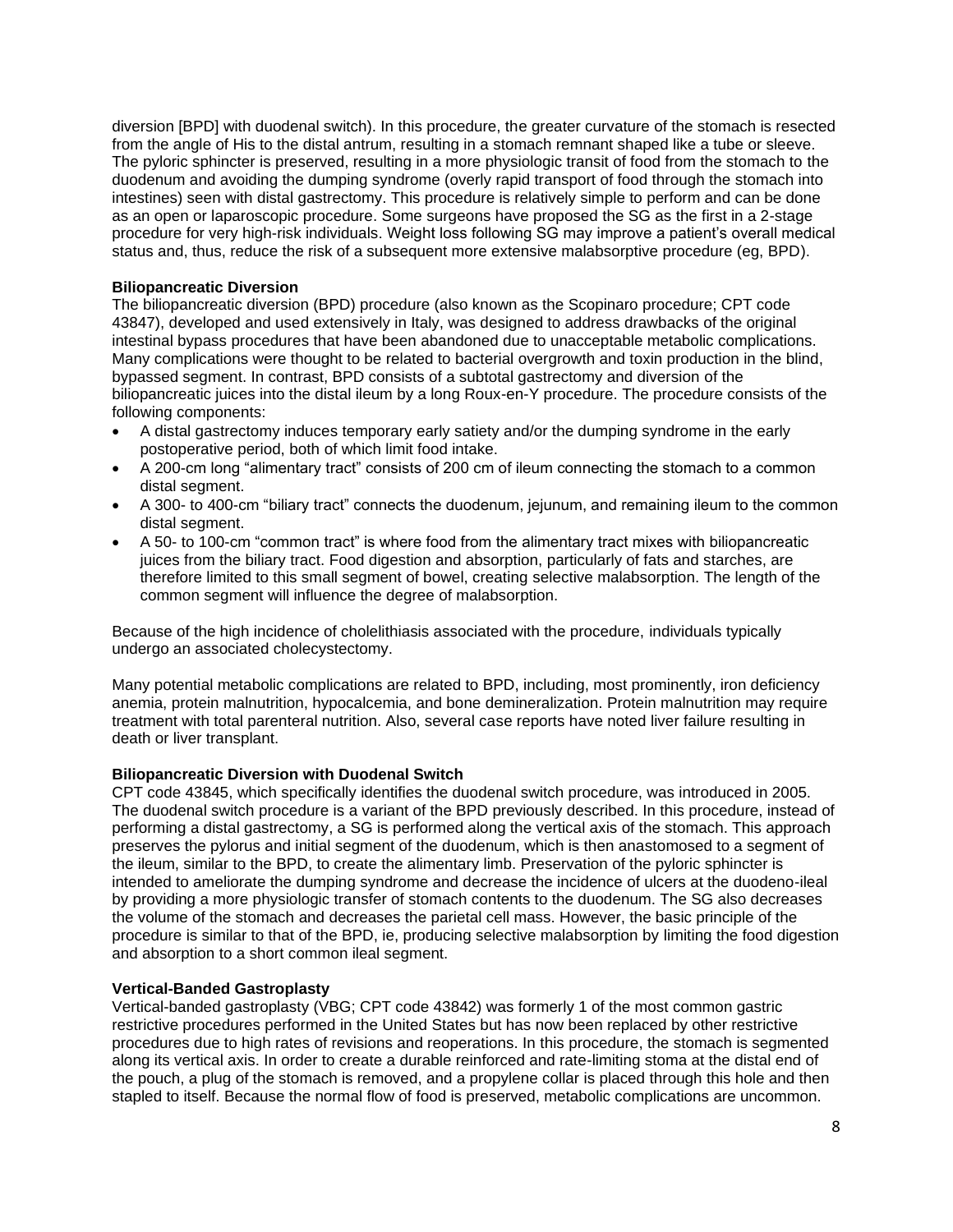Complications include esophageal reflux, dilation, or obstruction of the stoma, with the latter 2 requiring reoperation. Dilation of the stoma is a common reason for weight regain. VBG may be performed using an open or laparoscopic approach.

#### **Long-Limb Gastric Bypass (ie, >150 cm)**

Variations of gastric bypass procedures have been described, consisting primarily of long-limb Roux-en-Y procedures (CPT code 43847), which vary in the length of the alimentary and common limbs. For example, the stomach may be divided with a long segment of the jejunum (instead of ileum) anastomosed to the proximal gastric stump, creating the alimentary limb. The remaining pancreaticobiliary limb, consisting of stomach remnant, duodenum, and length of proximal jejunum, is then anastomosed to the ileum, creating a common limb of variable length in which the ingested food mixes with the pancreaticobiliary juices. While the long alimentary limb permits absorption of most nutrients, the short common limb primarily limits absorption of fats. The stomach may be bypassed in a variety of ways (eg, resection or stapling along the horizontal or vertical axis). Unlike the traditional gastric bypass, which is a gastric restrictive procedure, these very long-limb Roux-en-Y gastric bypasses combine gastric restriction with some element of malabsorptive procedure, depending on the location of the anastomoses. Note that CPT code for gastric bypass (43846) explicitly describes a short limb (<150 cm) Roux-en-Y gastroenterostomy, and thus would not apply to long-limb gastric bypass.

#### **Laparoscopic Malabsorptive Procedure**

CPT code 43645 was introduced in 2005, to specifically describe a laparoscopic malabsorptive procedure. However, the code does not specifically describe any specific malabsorptive procedure.

#### **Weight Loss Outcomes**

There is no uniform standard for reporting results of weight loss or for describing a successful procedure. Common methods of reporting the amount of body weight loss are the percent of ideal body weight achieved or percent of excess body weight (EBW) loss, with the latter most commonly reported. Excess body weight is defined as actual weight minus "ideal weight" and "ideal weight" and is based on 1983 Metropolitan Life Insurance height-weight tables for "medium frame."

These 2 reporting methods are generally preferred over the absolute amount of weight loss because these methods reflect the ultimate goal of surgery: to reduce weight to a range that minimizes obesityrelated morbidity. Obviously, an increasing degree of obesity will require a greater amount of weight loss to achieve these target goals. There are different definitions of successful outcomes, but a successful procedure is often considered one in which at least 50% of EBW is lost, or when the patient returns to within 30% of ideal body weight. The results may also be expressed as the percentage of individuals losing at least 50% of EBW. Table 1 summarizes the variations in reporting weight loss outcomes.

| rable 1. Weight Loss Outcomes |                                 |                                                 |
|-------------------------------|---------------------------------|-------------------------------------------------|
| <b>Outcome Measure</b>        | <b>Definition</b>               | <b>Clinical Significance</b>                    |
| Decrease in weight            | Absolute difference in weight   | Unclear relation to outcomes, especially in     |
|                               | pre- and posttreatment          | morbidly obese                                  |
| Decrease in BMI               | Absolute difference in BMI pre- | May be clinically significant if change in      |
|                               | and posttreatment               | BMI clearly leads to change in risk category    |
| Percent EBW loss              | Amount of weight loss divided   | Has anchor to help frame clinical significance; |
|                               | by EBW                          | unclear threshold for clinical significance     |
| Percent patients              | No. patients losing >50% EBW    | Additional advantage of framing on per patient  |
| losing $>50\%$ of             | divided by total patients       | basis. Threshold for significance (>50%)        |
| <b>EBW</b>                    |                                 | arbitrary.                                      |
| Percent ideal body            | Final weight divided by ideal   | Has anchor to help frame clinical significance; |
| weight                        | body weight                     | unclear threshold for clinical significance     |

### **Table 1. Weight Loss Outcomes**

BMI: body mass index; EBW: excess body weight.

#### **Durability of Weight Loss**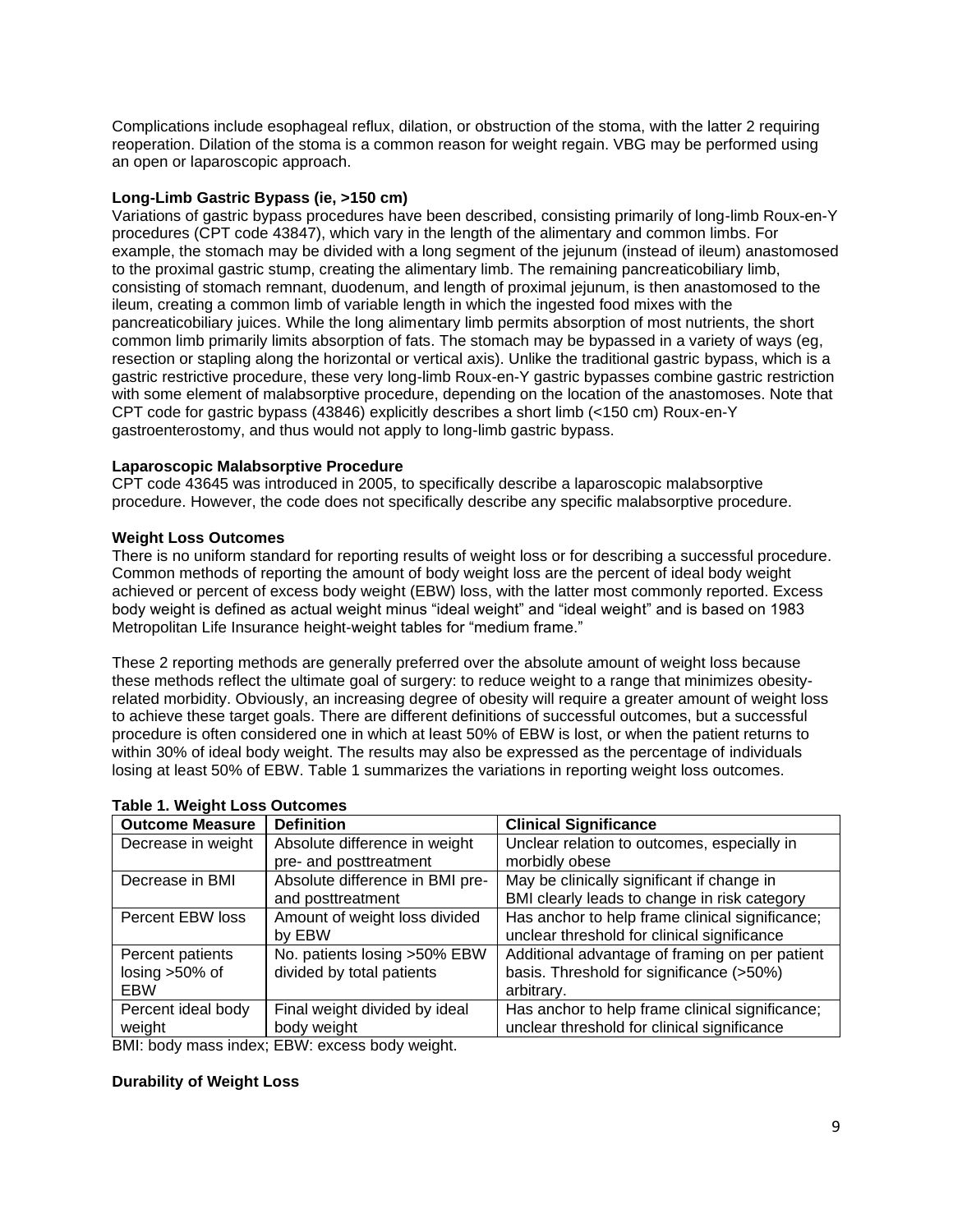Weight change (ie, gain or loss) at yearly intervals is often reported. Weight loss at 1 year is considered the minimum length of time for evaluating these procedures; weight loss at 3 to 5 years is considered an intermediate time period for evaluating weight loss; and weight loss at 5 to 10 years or more is considered to represent long-term weight loss following bariatric surgery.

#### **Short-Term Complications (Operative and Perioperative Complications <30 Days)**

In general, the incidence of operative and perioperative complications is increased in obese individuals, particularly in thromboembolism and wound healing. Other perioperative complications include anastomotic leaks, bleeding, bowel obstruction, and cardiopulmonary complications (eg, pneumonia, myocardial infarction).

#### **Reoperation Rate**

Reoperation may be required to "take down" or revise the original procedure. Reoperation may be particularly common in VBG due to pouch dilation.

#### **Long-Term Complications (Metabolic Adverse Events, Nutritional Deficiencies)**

Metabolic adverse events are of particular concern in malabsorptive procedures. Other long-term complications include anastomotic ulcers, esophagitis, and procedure-specific complications such as band erosion or migration for gastric banding surgeries.

#### **Improved Health Outcomes in Terms of Weight-Related Comorbidities**

Aside from psychosocial concerns, which may be considerable, one motivation for bariatric surgery is to decrease the incidence of complications of obesity, such as diabetes, cardiovascular risk factors (ie, increased cholesterol, hypertension), obstructive sleep apnea, or arthritis. Unfortunately, these final health outcomes are not consistently reported.

#### **Summary**

Bariatric surgery is a treatment for morbid obesity in individuals who fail to lose weight with conservative measures. There are numerous gastric and intestinal surgical techniques available. While these techniques have heterogeneous mechanisms of action, the result is a smaller gastric pouch that leads to restricted eating. However, these surgeries may lead to malabsorption of nutrients or eventually to metabolic changes.

#### **Summary of Evidence Adults with Morbid Obesity**

For individuals who are adults with morbid obesity who receive gastric bypass, the evidence includes randomized controlled trials (RCTs), observational studies, and systematic reviews. Relevant outcomes are overall survival (OS), change in disease status, functional outcomes, health status measures, quality of life, and treatment-related mortality and morbidity. TEC Assessments and other systematic reviews of RCTs and observational studies found that gastric bypass improves health outcomes, including weight loss and remission of type 2 diabetes (T2D). A TEC Assessment found similar weight loss with open and laparoscopic gastric bypass. The evidence is sufficient to determine that the technology results in an improvement in the net health outcome.

For individuals who are adults with morbid obesity who receive laparoscopic adjustable gastric banding (LAGB), the evidence includes RCTs, observational studies, and systematic reviews. Relevant outcomes are OS, change in disease status, functional outcomes, health status measures, quality of life, and treatment-related mortality and morbidity. Systematic reviews of RCTs and observational studies have found that LAGB is a reasonable alternative to gastric bypass. There is less weight loss with LAGB than with gastric bypass, but LAGB is less invasive and is associated with fewer serious adverse events. The evidence is sufficient to determine that the technology results in an improvement in the net health outcome.

For individuals who are adults with morbid obesity who receive sleeve gastrectomy (SG), the evidence includes RCTs, observational studies (evaluating SG alone and comparing SG with gastric bypass), as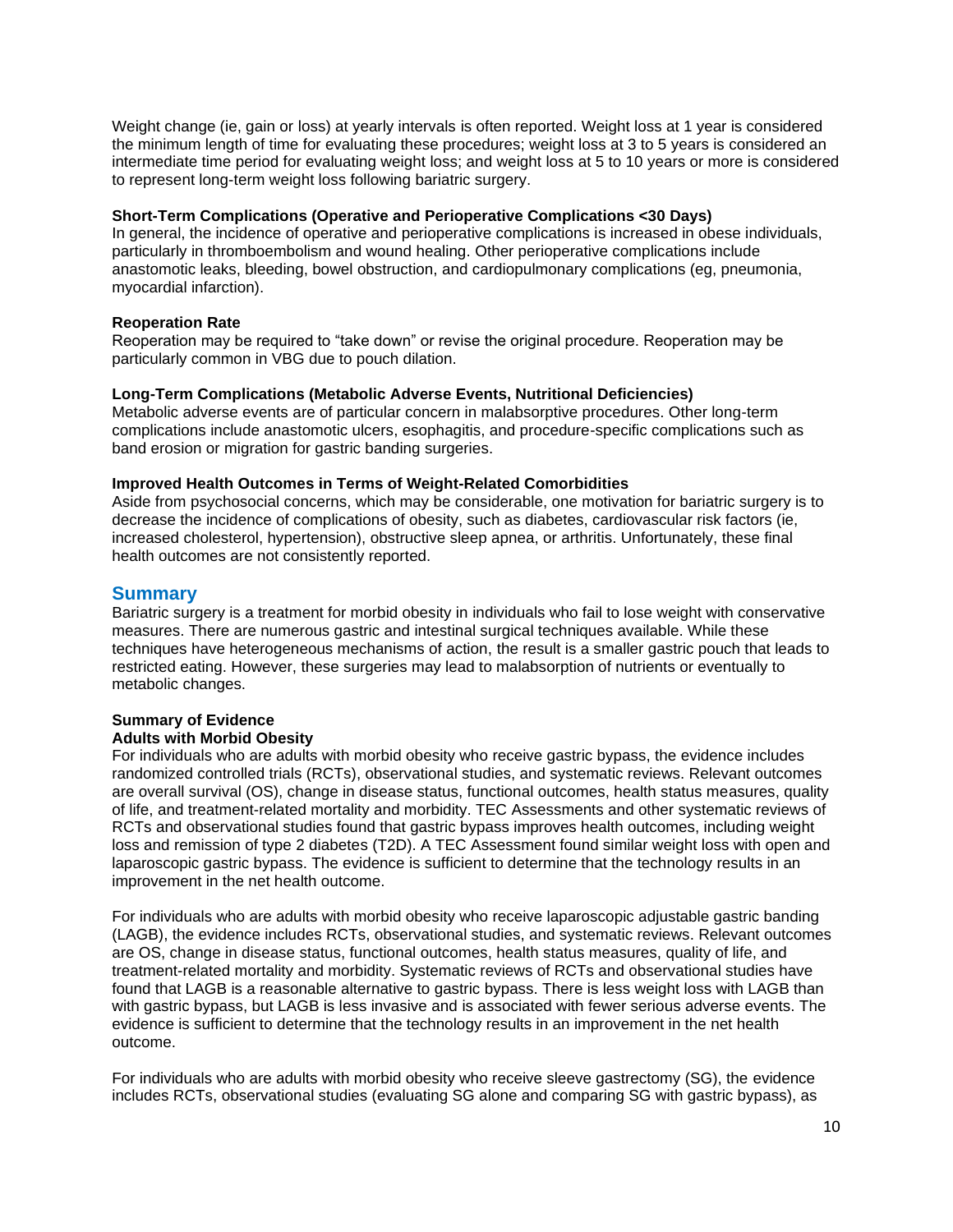well as systematic reviews. Relevant outcomes are OS, change in disease status, functional outcomes, health status measures, quality of life, and treatment-related mortality and morbidity. Systematic reviews of RCTs and observational studies have found that SG results in substantial weight loss and that this weight loss is durable for at least 5 years. A meta-analysis found that short-term weight loss was similar after SG compared with gastric bypass. Long-term weight loss was greater after gastric bypass, but SG is associated with fewer adverse events. The evidence is sufficient to determine that the technology results in an improvement in the net health outcome.

For individuals who are adults with morbid obesity who receive biliopancreatic diversion (BPD) with duodenal switch (DS), the evidence includes nonrandomized comparative studies, observational studies, and a systematic review. Relevant outcomes are OS, change in disease status, functional outcomes, health status measures, quality of life, and treatment-related mortality and morbidity. Nonrandomized comparative studies have found significantly higher weight loss after BPD with DS compared with gastric bypass at 1 year. A large case series found sustained weight loss after 7 years. The evidence is sufficient to determine that the technology results in an improvement in the net health outcome.

For individuals who are adults with morbid obesity who receive BPD without DS, the evidence includes observational studies and systematic reviews. Relevant outcomes are OS, change in disease status, functional outcomes, health status measures, quality of life, and treatment-related mortality and morbidity. A TEC Assessment reviewed the available observational studies and concluded that weight loss was similar after BPD without a DS or gastric bypass. However, concerns have been raised about complications associated with BPD without DS, especially long-term nutritional and vitamin deficiencies. The evidence is insufficient to determine that the technology results in an improvement in the net health outcome**.**

For individuals who are adults with morbid obesity who receive vertical-banded gastroplasty (VBG), the evidence includes observational studies and systematic reviews. Relevant outcomes are OS, change in disease status, functional outcomes, health status measures, quality of life, and treatment-related mortality and morbidity. A TEC Assessment identified 8 nonrandomized comparative studies evaluating VBG, and these studies found that weight loss was significantly greater with open gastric bypass. Moreover, VBG has relatively high rates of complications, revisions, and reoperations. The evidence is insufficient to determine that the technology results in an improvement in the net health outcome**.**

For individuals who are adults with morbid obesity who receive 2-stage bariatric surgery procedures, the evidence includes a small RCT, observational studies, and case series. Relevant outcomes are OS, change in disease status, functional outcomes, health status measures, quality of life, and treatmentrelated mortality and morbidity. There is a lack of evidence that 2-stage bariatric procedures improve outcomes compared with 1-stage procedures. The small RCT compared intragastric balloon (IGB) plus gastric bypass with the standard of care plus gastric bypass and did not detect a difference in weight loss at 6 months postsurgery. Case series have shown relatively high complication rates in 2-stage procedures, and individuals are at risk of complications in both stages. The evidence is insufficient to determine that the technology results in an improvement in the net health outcome**.**

For individuals who are adults with morbid obesity who receive laparoscopic gastric plication, the evidence includes 2 RCTs, observational studies, and systematic reviews. Relevant outcomes are OS, change in disease status, functional outcomes, health status measures, quality of life, and treatmentrelated mortality and morbidity. A 2014 systematic review only identified a small nonrandomized comparative study comparing laparoscopic gastric plication with other bariatric surgery procedures. Since the systematic review, 2 RCTs have been published, 1 comparing laparoscopic gastric plication with a sham procedure and another comparing laparoscopic gastric plication with SG. Laparoscopic gastric plication was more effective than sham at 1-year follow-up and equally effective as SG at 2-year followup. Additional comparative studies and RCTs with longer follow-up are needed to permit conclusions about the safety and efficacy of laparoscopic gastric plication. The evidence is insufficient to determine that the technology results in an improvement in the net health outcome**.**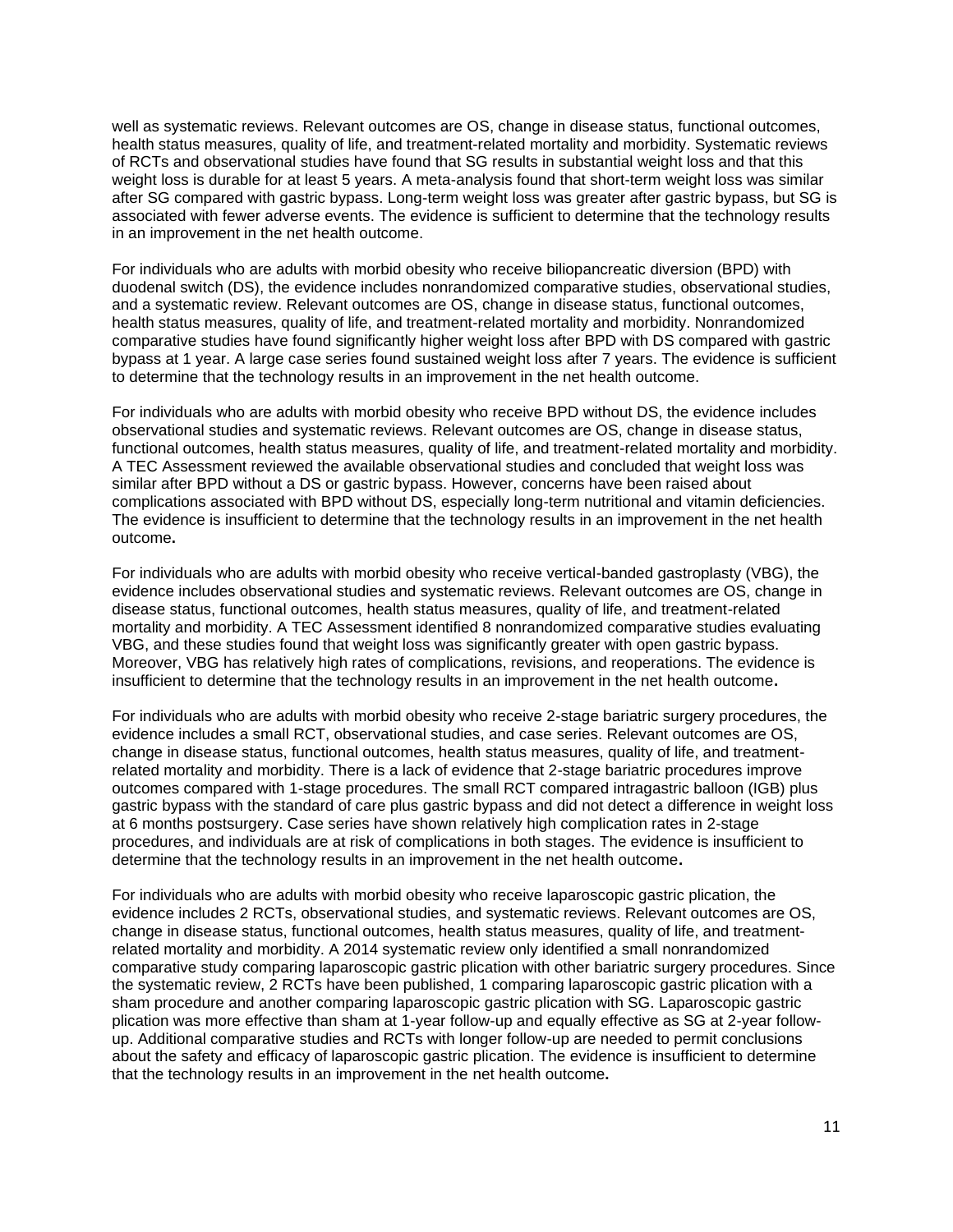For individuals who are adults with morbid obesity who receive single anastomosis duodeno-ileal bypass with SG (SADI-S), the evidence includes a systematic review of observational studies and case series. Relevant outcomes are OS, change in disease status, functional outcomes, health status measures, quality of life, and treatment-related mortality and morbidity. A systematic review of 12 observational studies concluded that SADI-S was associated with promising weight loss and comorbidity resolution. A comparative chart review found that individuals without diabetes experienced significantly better weight loss and lipid profiles with SADI-S than with RYGB and individuals who had diabetes experienced significantly higher rates of remission with SADI-S than with RYGB. Comparative studies and especially RCTs are needed to permit conclusions about the safety and efficacy of SADI-S. The evidence is insufficient to determine that the technology results in an improvement in the net health outcome.

For individuals who are adults with morbid obesity who receive duodenojejunal sleeve, the evidence includes RCTs and systematic reviews. Relevant outcomes are OS, change in disease status, functional outcomes, health status measures, quality of life, and treatment-related mortality and morbidity. A systematic review of duodenojejunal sleeves included 5 RCTs and found significantly greater short-term weight loss (12 to 24 weeks) with the sleeves compared with medical therapy. There was no significant difference in symptoms associated with diabetes. All RCTs were small and judged by systematic reviewers to be at high-risk of bias. High-quality comparative studies are needed to permit conclusions on the safety and efficacy of the procedure. The evidence is insufficient to determine that the technology results in an improvement in the net health outcome**.**

For individuals who are adults with morbid obesity who receive IGB devices, the evidence includes RCTs, systematic reviews, and case series. Relevant outcomes are OS, change in disease status, functional outcomes, health status measures, quality of life, and treatment-related mortality and morbidity. RCTs assessing the 2 IGB devices approved by the U.S. Food and Drug Administration have found significantly greater weight loss with IGB than with sham treatment or lifestyle therapy alone after 6 months (maximum length of device use). Some adverse events were reported, mainly related to accommodation of the balloon in the stomach; in a minority of cases, these adverse events were severe. One RCT followed individuals for an additional 6 months after IGB removal and found sustained weight loss. There are limited data on the durability of weight loss in the long-term. Comparative data are lacking. A large case series found that individuals gradually regained weight over time. Moreover, it is unclear how 6 months of IGB use would fit into a long-term weight loss and maintenance intervention. The evidence is insufficient to determine that the technology results in an improvement in the net health outcome**.**

For individuals who are adults with morbid obesity who receive an aspiration therapy device, the evidence includes an RCT and case series. Relevant outcomes are OS, change in disease status, functional outcomes, health status measures, quality of life, and treatment-related mortality and morbidity. The RCT found significantly greater weight loss with aspiration therapy than lifestyle therapy at 1 year. Forty of 58 individuals (69%) achieved at least 10% total weight loss at 4 years or at time of study withdrawal; however, only 15/111 initial aspiration therapy individuals completed the study through 4 years. In addition to a high degree of missing data, the Pivotal Aspiration Therapy with Adjusted Lifestyle (PATHWAY) study noted a potentially large number of adverse events related to A-tube malfunction, an element of the therapy which is expected to require replacement within approximately 3.5 years post gastrostomy in 50% of cases. The impact of this on health outcomes compared to existing surgical approaches is unknown. One small case series reported on 15 individuals at 2 years. The total amount of data on aspiration therapy remains limited and additional studies are needed before conclusions can be drawn about the effects of treatment on weight loss, metabolism, safety, nutrition, and long-term durability of treatment. The evidence is insufficient to determine that the technology results in an improvement in the net health outcome**.**

#### **Revision Bariatric Surgery**

For individuals who are adults with morbid obesity and failed bariatric surgery who receive revision bariatric surgery, the evidence includes case series and registry data. Relevant outcomes are OS, change in disease status, functional outcomes, health status measures, quality of life, and treatmentrelated mortality and morbidity. Case series have shown that individuals receiving revision bariatric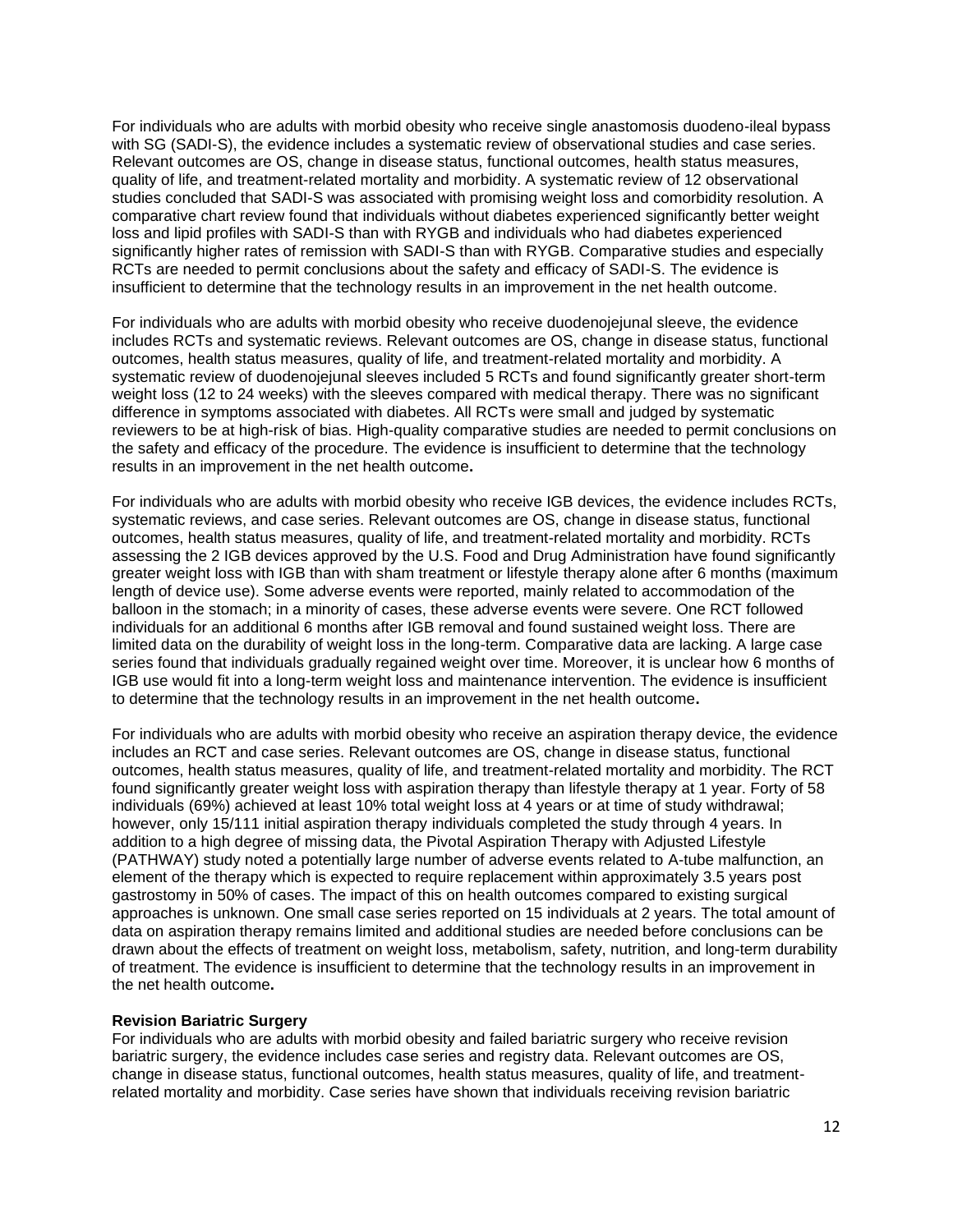surgery experienced satisfactory weight loss. Data from a multinational bariatric surgery database has found that corrective procedures following primary bariatric surgery are relatively uncommon but generally safe and efficacious. The evidence is sufficient to determine that the technology results in an improvement in the net health outcome.

#### **Adults with Type 2 Diabetes**

For individuals who are diabetic and not morbidly obese who receive gastric bypass, SG, BPD, or LAGB, the evidence includes RCTs, nonrandomized comparative studies, and case series. Relevant outcomes are OS, change in disease status, functional outcomes, health status measures, quality of life, and treatment-related mortality and morbidity. Systematic reviews of RCTs and observational studies have found that certain types of bariatric surgery are more efficacious than medical therapy as a treatment for type 2 diabetes in obese individuals, including those with a body mass index (BMI) between 30 and 34.9 kg/m<sup>2</sup>. The greatest amount of evidence is on gastric bypass. Systematic reviews have found significantly greater remission rates of diabetes, decrease in hemoglobin A1c levels, and decrease in BMI with bariatric surgery than with nonsurgical treatment. The efficacy of surgery is balanced against the shortterm risks of the surgical procedure. Most RCTs in this population have 1 to 3 years of follow-up; with a few having 5-year follow-up data. There are clinical concerns about durability and long-term outcomes at 5 to 10 years as well as potential variation in observed outcomes in community practice versus clinical trials. The evidence is sufficient to determine that the technology results in an improvement in the net health outcome.

#### **Nondiabetic and Nonobese Adults**

For individuals who are not diabetic and not morbidly obese who receive any bariatric surgery procedure, the evidence includes RCTs, nonrandomized comparative studies, and case series. Relevant outcomes are OS, change in disease status, functional outcomes, health status measures, quality of life, and treatment-related mortality and morbidity. There is limited evidence for bariatric surgery in individuals who are not diabetic or morbidly obese. A few small RCTs and case series have reported a loss of weight and improvements in comorbidities for this population. However, the evidence does not permit conclusions on the long-term risk-benefit ratio of bariatric surgery in this population. The evidence is insufficient to determine that the technology results in an improvement in the net health outcome**.**

#### **Adolescent Children with Morbid Obesity Gastric Bypass, Laparoscopic Adjustable Gastric Banding, or Sleeve Gastrectomy**

For individuals who are adolescent children with morbid obesity who receive gastric bypass, or LAGB, or SG, the evidence includes RCTs, observational studies, and systematic reviews. Relevant outcomes are OS, change in disease status, functional outcomes, health status measures, quality of life, and treatmentrelated mortality and morbidity. Systematic reviews of studies on bariatric surgery in adolescents, who mainly received gastric bypass or LAGB or SG, found significant weight loss and reductions in comorbidity outcomes with bariatric surgery. For bariatric surgery in the adolescent population, although data are limited on some procedures, studies have generally reported that weight loss and reduction in risk factors for adolescents are similar to that for adults. Most experts and clinical practice guidelines have recommended that bariatric surgery in adolescents be reserved for individuals with severe comorbidities, or for individuals with a BMI greater than 50 kg/m<sup>2</sup>. Also, greater consideration should be placed on the patient developmental stage, on the psychosocial aspects of obesity and surgery, and on ensuring that the patient can provide fully informed consent. The evidence is sufficient to determine that the technology results in an improvement in the net health outcome.

#### **Bariatric Surgery Other Than Gastric Bypass, Laparoscopic Adjustable Gastric Banding, or Sleeve Gastrectomy**

For individuals who are adolescent children with morbid obesity who receive bariatric surgery other than gastric bypass, or LAGB, or SG, the evidence includes systematic reviews and a cohort study. Relevant outcomes are OS, change in disease status, functional outcomes, health status measures, quality of life, and treatment-related mortality and morbidity. Studies using bariatric surgery other than gastric bypass, LAGB, or SG, have small sample sizes. Results from a meta-analysis including individuals using other procedures have shown significant improvements in BMI reduction, fasting blood insulin, and total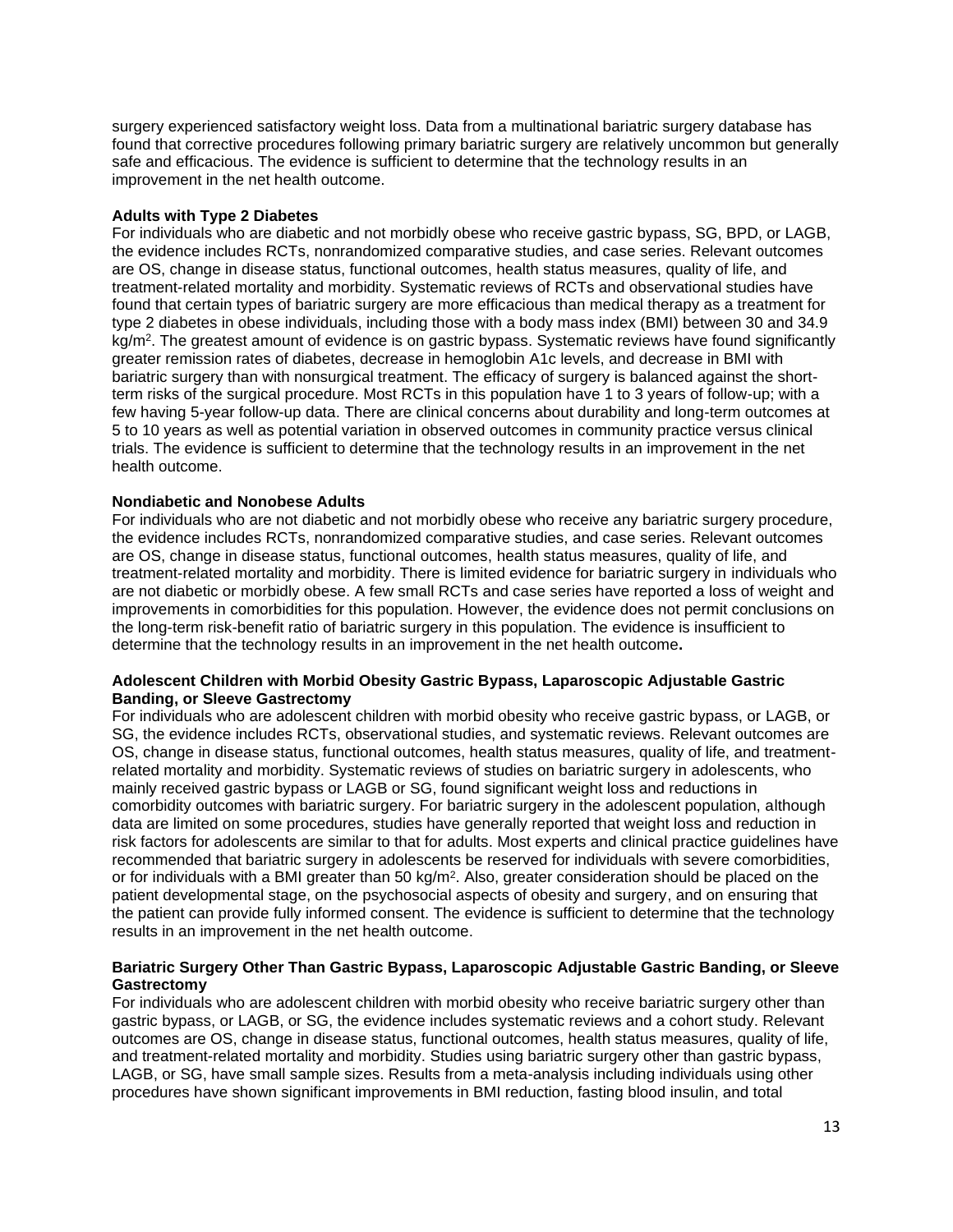cholesterol, although the estimates have wide confidence intervals, limiting interpretation. The evidence is insufficient to determine that the technology results in an improvement in the net health outcome**.**

#### **Preadolescent Children with Morbid Obesity**

For individuals who are preadolescent children with morbid obesity who receive bariatric surgery, the evidence includes no studies focused on this population. Relevant outcomes are OS, change in disease status, functional outcomes, health status measures, quality of life, and treatment-related mortality and morbidity. Several studies of bariatric surgery in adolescents have also included children younger than 12 years old, but findings were not reported separately for preadolescent children. Moreover, clinical practice guidelines have recommended against bariatric surgery for preadolescent children. The evidence is insufficient to determine that the technology results in an improvement in the net health outcome**.**

#### **Hiatal Hernia Repair with Bariatric Surgery**

For individuals with morbid obesity and a preoperative diagnosis of a hiatal hernia who receive hiatal hernia repair with bariatric surgery, the evidence includes cohort studies and case series. Relevant outcomes are OS, change in disease status, functional outcomes, health status measures, quality of life, and treatment-related mortality and morbidity. Results from the cohort studies and case series have shown that, when a preoperative diagnosis of a hiatal hernia has been present, repairing the hiatal hernia during bariatric surgery resulted in fewer complications. However, the results are limited to individuals with a preoperative diagnosis. There was no evidence on the use of hiatal hernia repair when the hiatal hernia diagnosis is incidental. The evidence is sufficient to determine that the technology results in an improvement in the net health outcome.

| <b>Date</b> | <b>Action</b>                                                                         |
|-------------|---------------------------------------------------------------------------------------|
| 6/2022      | Policy clarified. Policy statements on revision surgery to address perioperative or   |
|             | late complications of a bariatric procedure added.                                    |
| 6/2022      | Prior authorization information clarified for PPO plans. Effective 6/1/2022.          |
| 4/2021      | Annual policy review. Policy statement for adolescent bariatric surgery clarified due |
|             | to updated weight-based criteria used for adults issued by the American Academy of    |
|             | Pediatrics.                                                                           |
| 1/2021      | Policy clarified to include the following criteria: Has failed other non-surgical     |
|             | approaches to long-term weight loss. These approaches (i.e., diet and exercise        |
|             | plans, behavioral changes, etc.) and duration are up to the surgeon's discretion.     |
| 1/2021      | Medicare information removed. See MP #132 Medicare Advantage Management for           |
|             | local coverage determination and national coverage determination reference.           |
| 4/2020      | Annual policy review. Description, summary and references updated. Policy             |
|             | statements unchanged.                                                                 |
| 4/2019      | Annual policy review. Description, summary and references updated. Policy             |
|             | statements unchanged.                                                                 |
| 3/2018      | Annual policy review. New references added.                                           |
| 9/2017      | Annual policy review. Investigational statement on endoscopic procedures rewritten    |
|             | for clarity; aspiration therapy device added to the investigational statement.        |
|             | Investigational statement on bariatric surgery in preadolescent children added.       |
|             | Effective 9/1/2017.                                                                   |
| 7/2016      | Annual policy review. Single anastomosis duodenoileal bypass with sleeve              |
|             | gastrectomy added to investigational statement. Effective 7/1/2016.                   |
| 3/2016      | Policy statement removed: Medical management of obesity may be medically              |
|             | necessary including laboratory services and other diagnostic tests prescribed by the  |
|             | physician specialist, and nutritional counseling in accordance with the member's      |
|             | subscriber certificate. Clarified coding information. Effective 3/1/2016.             |
| 1/2016      | Prior authorization information clarified. 1/1/2016.                                  |
| 10/2015     | Clarified coding information.                                                         |

### <span id="page-13-0"></span>**Policy History**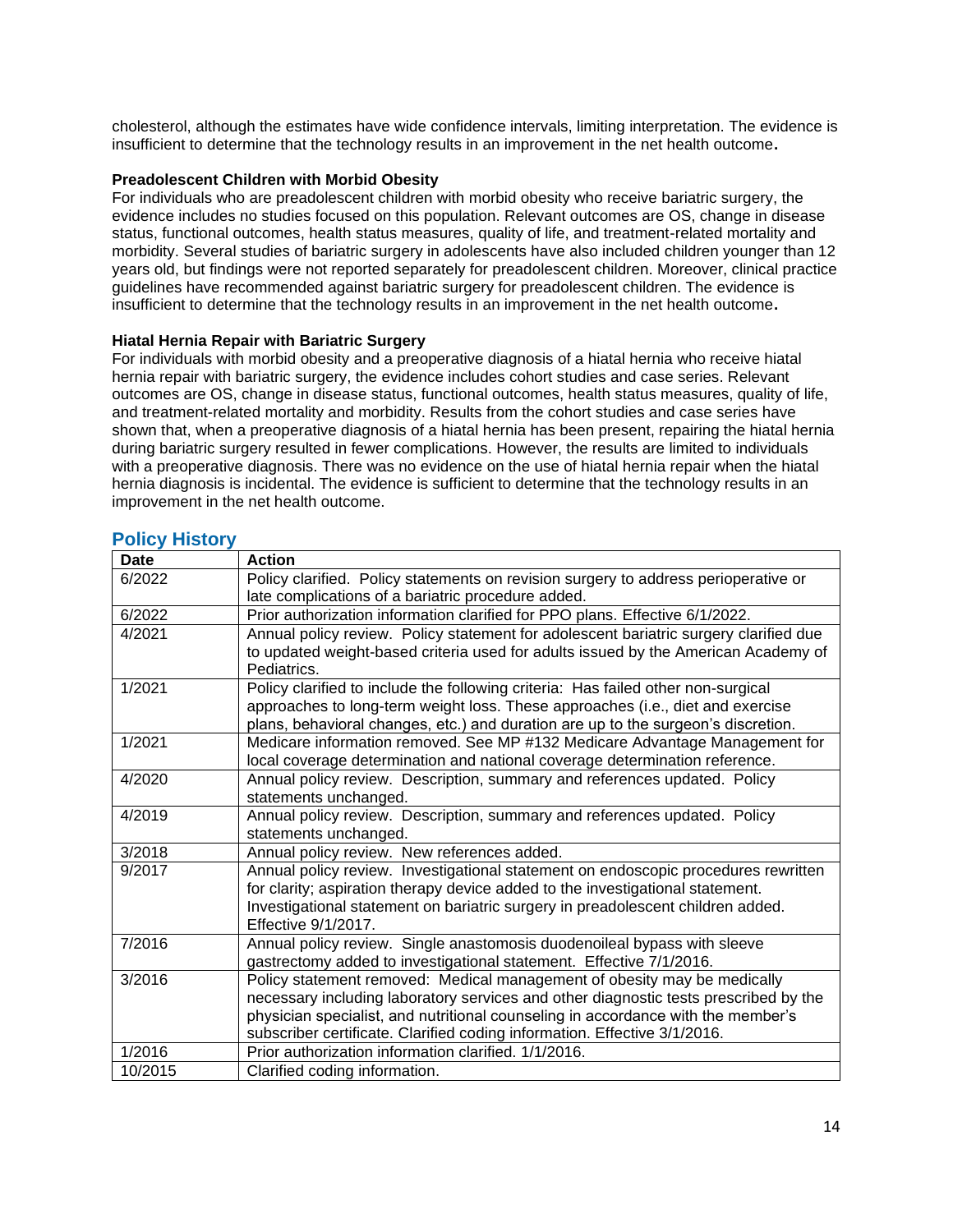| 6/2015         | Medically necessary statements on revision bariatric surgery retired. Coding          |
|----------------|---------------------------------------------------------------------------------------|
|                | information clarified. Effective 6/1/2015.                                            |
| 3/2015         | Annual policy review. New medically necessary and investigational indications         |
|                | described. Statement on bariatric surgery in individuals with BMI <35 changed from    |
|                | investigational to not medically necessary. Effective 3/1/2015.                       |
| 10/2014        | Language on Health Management Resources clarified.                                    |
| 9/2014         | Clarified coding information. Surgical Management of Obesity Services                 |
|                | Preauthorization Request Form transferred to #047.                                    |
| 6/2014         | Updated Coding section with ICD10 procedure and diagnosis codes, effective            |
|                | 10/2015.                                                                              |
| 3/2014         | Annual policy review. Language added to policy statement on revision surgery to       |
|                | include complications of laparoscopic adjustable gastric banding. Effective 3/1/2014. |
| 4/2013         | Annual policy review. Changes to policy statement. Effective 4/1/2013.                |
| 11/2011-4/2012 | Medical policy ICD 10 remediation: Formatting, editing and coding updates. No         |
|                | changes to policy statements.                                                         |
| 1/2012         | Annual policy review. Changes to policy statements.                                   |
| 5/2011         | Reviewed - Medical Policy Group - Pediatrics and Endocrinology. No changes to         |
|                | policy statements.                                                                    |
| 11/2010        | Reviewed - Medical Policy Group - Gastroenterology, Nutrition and Organ               |
|                | Transplantation. No changes to policy statements.                                     |
| 11/2010        | Annual policy review. Changes to policy statements.                                   |
| 2/2010         | Reviewed - Medical Policy Group - Psychiatry and Ophthalmology. No changes to         |
|                | policy statements.                                                                    |
| 11/2009        | Reviewed - Medical Policy Group - Gastroenterology, Nutrition and Organ               |
|                | Transplantation. No changes to policy statements.                                     |
| 11/2009        | Annual policy review. Changes to policy statements.                                   |
| 2/2009         | Reviewed - Medical Policy Group - Psychiatry and Ophthalmology. No changes to         |
|                | policy statements.                                                                    |
| 11/2008        | Reviewed - Medical Policy Group - Gastroenterology, Nutrition and Organ               |
|                | Transplantation. No changes to policy statements.                                     |
| 9/2008         | Annual policy review. Changes to policy statements.                                   |
| 4/2008         | Annual policy review. Changes to policy statements.                                   |
| 2/2008         | Reviewed - Medical Policy Group - Psychiatry and Ophthalmology. No changes to         |
|                | policy statements.                                                                    |
| 5/2007         | Annual policy review. BCBSA National medical policy review. Changes to policy         |
|                | statements.                                                                           |
| 2/2007         | Reviewed - Medical Policy Group - Psychiatry and Ophthalmology. No changes to         |
|                | policy statements.                                                                    |
| 5/1996         | New policy describing covered and non-covered indications. Effective 5/1996.          |

# <span id="page-14-0"></span>**[Information Pertaining to All Blue Cross Blue Shield Medical Policies](#page-14-0)**

Click on any of the following terms to access the relevant information: [Medical Policy Terms of Use](http://www.bluecrossma.org/medical-policies/sites/g/files/csphws2091/files/acquiadam-assets/Medical_Policy_Terms_of_Use_prn.pdf) [Managed Care Guidelines](http://www.bluecrossma.org/medical-policies/sites/g/files/csphws2091/files/acquiadam-assets/Managed_Care_Guidelines_prn.pdf) [Indemnity/PPO Guidelines](http://www.bluecrossma.org/medical-policies/sites/g/files/csphws2091/files/acquiadam-assets/Indemnity_and_PPO_Guidelines_prn.pdf) [Clinical Exception Process](http://www.bluecrossma.org/medical-policies/sites/g/files/csphws2091/files/acquiadam-assets/Clinical_Exception_Process_prn.pdf) [Medical Technology Assessment Guidelines](http://www.bluecrossma.org/medical-policies/sites/g/files/csphws2091/files/acquiadam-assets/Medical_Technology_Assessment_Guidelines_prn.pdf)

# <span id="page-14-1"></span>**References**

- 1. Armstrong SC, Bolling CF, Michalsky MP, et al. Pediatric Metabolic and Bariatric Surgery: Evidence, Barriers, and Best Practices. Pediatrics. Dec 2019; 144(6). PMID 31656225
- 2. Balsiger BM, Poggio JL, Mai J, et al. Ten and more years after vertical banded gastroplasty as primary operation for morbid obesity. J Gastrointest Surg. Nov-Dec 2000;4(6):598-605. PMID 11307094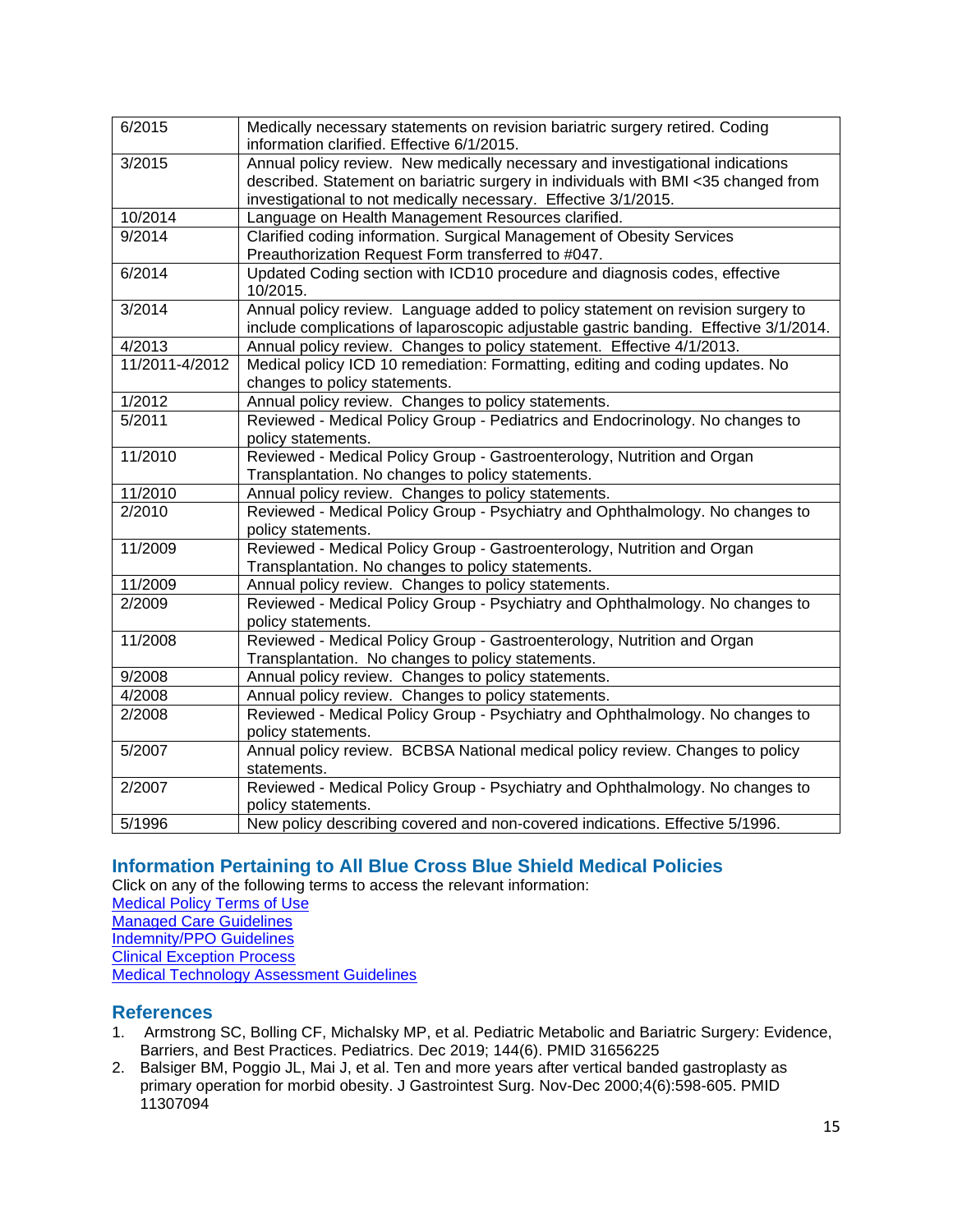- 3. Miller K, Pump A, Hell E. Vertical banded gastroplasty versus adjustable gastric banding: prospective long-term follow-up study. Surg Obes Relat Dis. Jan-Feb 2007;3(1):84-90. PMID 17116427
- 4. American Society for Metabolic and Bariatric Surgery (ASMBS). ASMBS Endorsed Procedures and FDA Approved Devices. March 2019; https://asmbs.org/resources/endorsed-procedures-and-devices. Accessed December 21, 2020.
- 5. Styne DM, Arslanian SA, Connor EL, et al. Pediatric Obesity-Assessment, Treatment, and Prevention: An Endocrine Society Clinical Practice Guideline. J Clin Endocrinol Metab. Mar 01 2017; 102(3): 709-757. PMID 28359099
- 6. Fitch A, Fox C, Bauerly K, et al. Health Care Guideline: Prevention and Management of Obesity for Children and Adolescents. Institute for Clinical Systems Improvement. 2013; https://www.healthpartners.com/ucm/groups/public/@hp/@public/documents/documents/cntrb\_03711 2.pdf. Accessed December 10, 2020.
- 7. Aikenhead A, Lobstein T, Knai C. Review of current guidelines on adolescent bariatric surgery. Clin Obes, 2011 Feb 1;1(1). PMID 25586970
- 8. Pratt JSA, Browne A, Browne NT, et al. ASMBS pediatric metabolic and bariatric surgery guidelines, 2018. Surg Obes Relat Dis. Jul 2018; 14(7): 882-901. PMID 30077361
- 9. Menzo EL, Hinojosa M, Carbonell A, et al. American Society for Metabolic and Bariatric Surgery and American Hernia Society consensus guideline on bariatric surgery and hernia surgery. Surg Obes Relat Dis. Sep 2018; 14(9): 1221-1232. PMID 30154033
- 10. Kohn GP, Price RR, DeMeester SR, et al. Guidelines for the management of hiatal hernia. Surg Endosc. Dec 2013;27(12):4409-4428. PMID 24018762
- 11. O'Brien PE, Sawyer SM, Laurie C, et al. Laparoscopic adjustable gastric banding in severely obese adolescents: a randomized trial. JAMA. Feb 10 2010;303(6):519-526. PMID 20145228
- 12. Sjostrom L, Lindroos AK, Peltonen M, et al. Lifestyle, diabetes, and cardiovascular risk factors 10 years after bariatric surgery. N Engl J Med. Dec 23 2004;351(26):2683-2693. PMID 15616203
- 13. Scopinaro N, Papadia F, Marinari G, et al. Long-term control of type 2 diabetes mellitus and the other major components of the metabolic syndrome after biliopancreatic diversion in patients with BMI < 35 kg/m2. Obes Surg. Feb 2007;17(2):185-192. PMID 17476869
- 14. Sjostrom CD, Lissner L, Wedel H, et al. Reduction in incidence of diabetes, hypertension and lipid disturbances after intentional weight loss induced by bariatric surgery: the SOS Intervention Study. Obes Res. Sep 1999;7(5):477-484. PMID 10509605
- 15. Sjostrom L, Narbro K, Sjostrom CD, et al. Effects of bariatric surgery on mortality in Swedish obese subjects. N Engl J Med. Aug 23 2007;357(8):741-752. PMID 17715408
- 16. Courcoulas AP, Christian NJ, Belle SH, et al. Weight change and health outcomes at 3 years after bariatric surgery among individuals with severe obesity. JAMA. Dec 11 2013;310(22):2416-2425. PMID 24189773
- 17. Arterburn D, Wellman R, Emiliano A, et al. Comparative Effectiveness and Safety of Bariatric Procedures for Weight Loss: A PCORnet Cohort Study. Ann Intern Med. Dec 04 2018; 169(11): 741- 750. PMID 30383139
- 18. Buchwald H, Avidor Y, Braunwald E, et al. Bariatric surgery: a systematic review and meta-analysis. JAMA. Oct 13 2004;292(14):1724-1737. PMID 15479938
- 19. Maggard MA, Shugarman LR, Suttorp M, et al. Meta-analysis: surgical treatment of obesity. Ann Intern Med. Apr 5 2005;142(7):547-559. PMID 15809466
- 20. Park CH, Nam SJ, Choi HS, et al. Comparative Efficacy of Bariatric Surgery in the Treatment of Morbid Obesity and Diabetes Mellitus: a Systematic Review and Network Meta-Analysis. Obes Surg. Jul 2019; 29(7): 2180-2190. PMID 31037599
- 21. Kang JH, Le QA. Effectiveness of bariatric surgical procedures: A systematic review and network meta-analysis of randomized controlled trials. Medicine (Baltimore). Nov 2017; 96(46): e8632. PMID 29145284
- 22. Colquitt JL, Pickett K, Loveman E, et al. Surgery for weight loss in adults. Cochrane Database Syst Rev. 2014;8:CD003641. PMID 25105982
- 23. Gloy VL, Briel M, Bhatt DL, et al. Bariatric surgery versus non-surgical treatment for obesity: a systematic review and meta-analysis of randomised controlled trials. BMJ. Oct 22 2013;347:f5934. PMID 24149519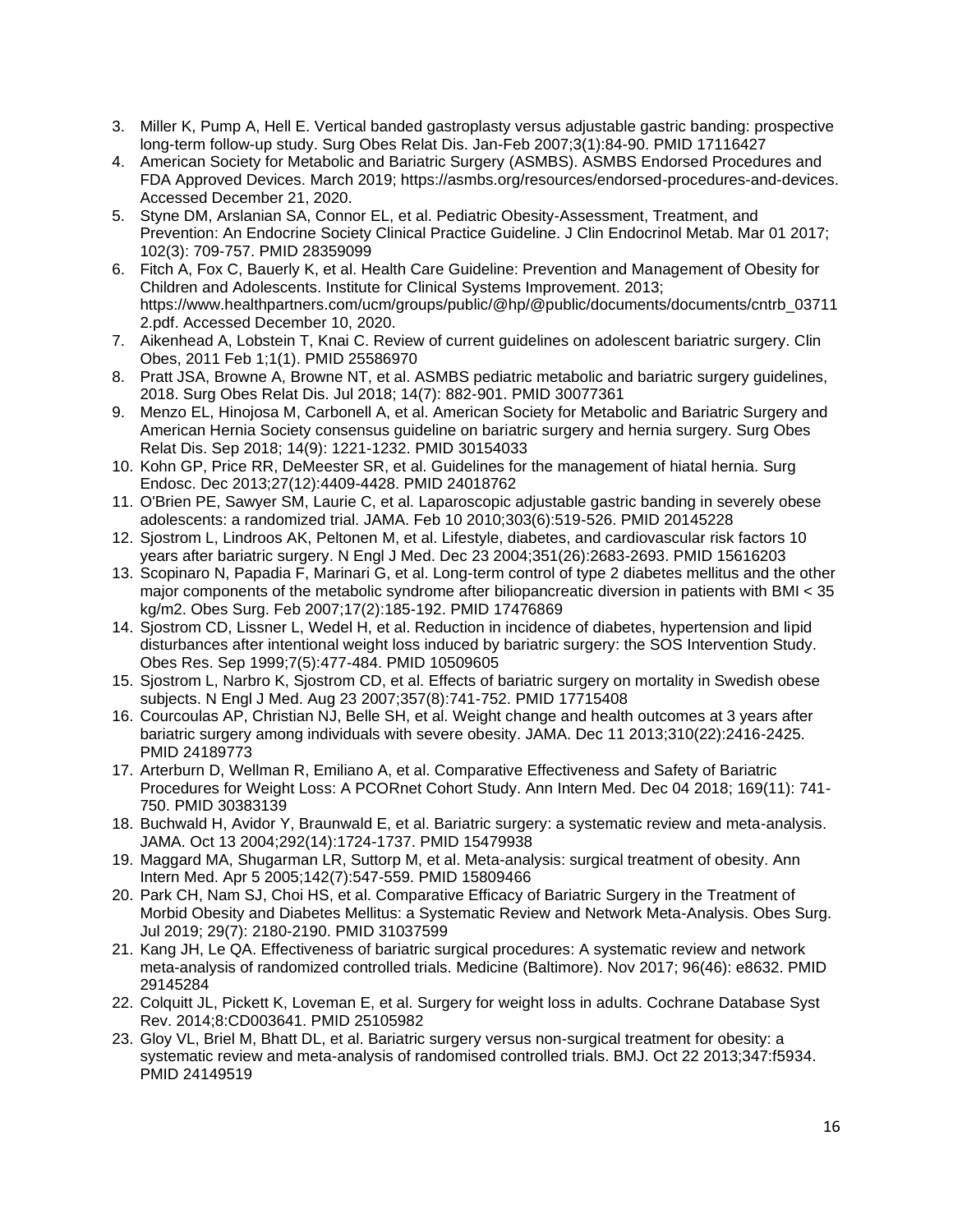- 24. Chang SH, Stoll CR, Song J, et al. The effectiveness and risks of bariatric surgery: an updated systematic review and meta-analysis, 2003-2012. JAMA Surg. Mar 2014;149(3):275-287. PMID 24352617
- 25. Wilhelm SM, Young J, Kale-Pradhan PB. Effect of bariatric surgery on hypertension: a meta-analysis. Ann Pharmacother. Jun 2014;48(6):674-682. PMID 24662112
- 26. Ricci C, Gaeta M, Rausa E, et al. Early impact of bariatric surgery on type II diabetes, hypertension, and hyperlipidemia: a systematic review, meta-analysis and meta-regression on 6,587 patients. Obes Surg. Apr 2014;24(4):522-528. PMID 24214202
- 27. Cuspidi C, Rescaldani M, Tadic M, et al. Effects of bariatric surgery on cardiac structure and function: a systematic review and meta-analysis. Am J Hypertens. Feb 2014;27(2):146-156. PMID 24321879
- 28. Kwok CS, Pradhan A, Khan MA, et al. Bariatric surgery and its impact on cardiovascular disease and mortality: a systematic review and meta-analysis. Int J Cardiol. Apr 15 2014;173(1):20-28. PMID 24636546
- 29. Afshar S, Kelly SB, Seymour K, et al. The effects of bariatric surgery on colorectal cancer risk: systematic review and meta-analysis. Obes Surg. Oct 2014;24(10):1793-1799. PMID 25015708
- 30. Andersen JR, Aasprang A, Karlsen TI, et al. Health-related quality of life after bariatric surgery: a systematic review of prospective long-term studies. Surg Obes Relat Dis. Mar-Apr 2015; 11(2): 466- 73. PMID 25820082
- 31. Arterburn DE, Olsen MK, Smith VA, et al. Association between bariatric surgery and long-term survival. JAMA. Jan 6 2015;313(1):62-70. PMID 25562267
- 32. Bower G, Toma T, Harling L, et al. Bariatric Surgery and Non-Alcoholic Fatty Liver Disease: a Systematic Review of Liver Biochemistry and Histology. Obes Surg. Dec 2015; 25(12): 2280-9. PMID 25917981
- 33. Cheung D, Switzer NJ, Ehmann D, et al. The impact of bariatric surgery on diabetic retinopathy: a systematic review and meta-analysis. Obes Surg. Sep 2015;25(9):1604-1609. PMID 25515499
- 34. Driscoll S, Gregory DM, Fardy JM, et al. Long-term health-related quality of life in bariatric surgery patients: A systematic review and meta-analysis. Obesity (Silver Spring). Jan 2016; 24(1): 60-70. PMID 26638116
- 35. Groen VA, van de Graaf VA, Scholtes VA, et al. Effects of bariatric surgery for knee complaints in (morbidly) obese adult patients: a systematic review. Obes Rev. Feb 2015;16(2):161-170. PMID 25487972
- 36. Hachem A, Brennan L. Quality of Life Outcomes of Bariatric Surgery: A Systematic Review. Obes Surg. Feb 2016; 26(2): 395-409. PMID 26494369
- 37. Lindekilde N, Gladstone BP, Lubeck M, et al. The impact of bariatric surgery on quality of life: a systematic review and meta-analysis. Obes Rev. Aug 2015; 16(8): 639-51. PMID 26094664
- 38. Lopes EC, Heineck I, Athaydes G, et al. Is Bariatric Surgery Effective in Reducing Comorbidities and Drug Costs? A Systematic Review and Meta-Analysis. Obes Surg. Sep 2015; 25(9): 1741-9. PMID 26112137
- 39. Ricci C, Gaeta M, Rausa E, et al. Long-term effects of bariatric surgery on type II diabetes, hypertension and hyperlipidemia: a meta-analysis and meta-regression study with 5-year follow-up. Obes Surg. Mar 2015;25(3):397-405. PMID 25240392
- 40. Yang XW, Li PZ, Zhu LY, et al. Effects of bariatric surgery on incidence of obesity-related cancers: a meta-analysis. Med Sci Monit. May 11 2015; 21: 1350-7. PMID 25961664
- 41. Madadi F, Jawad R, Mousati I, et al. Remission of Type 2 Diabetes and Sleeve Gastrectomy in Morbid Obesity: a Comparative Systematic Review and Meta-analysis. Obes Surg. Dec 2019; 29(12): 4066-4076. PMID 31655953
- 42. Yan G, Wang J, Zhang J, et al. Long-term outcomes of macrovascular diseases and metabolic indicators of bariatric surgery for severe obesity type 2 diabetes patients with a meta-analysis. PLoS One. 2019; 14(12): e0224828. PMID 31794559
- 43. Wiggins T, Guidozzi N, Welbourn R, et al. Association of bariatric surgery with all-cause mortality and incidence of obesity-related disease at a population level: A systematic review and meta-analysis. PLoS Med. Jul 2020; 17(7): e1003206. PMID 32722673
- 44. Puzziferri N, Roshek TB, 3rd, Mayo HG, et al. Long-term follow-up after bariatric surgery: a systematic review. JAMA. Sep 3 2014;312(9):934-942. PMID 25182102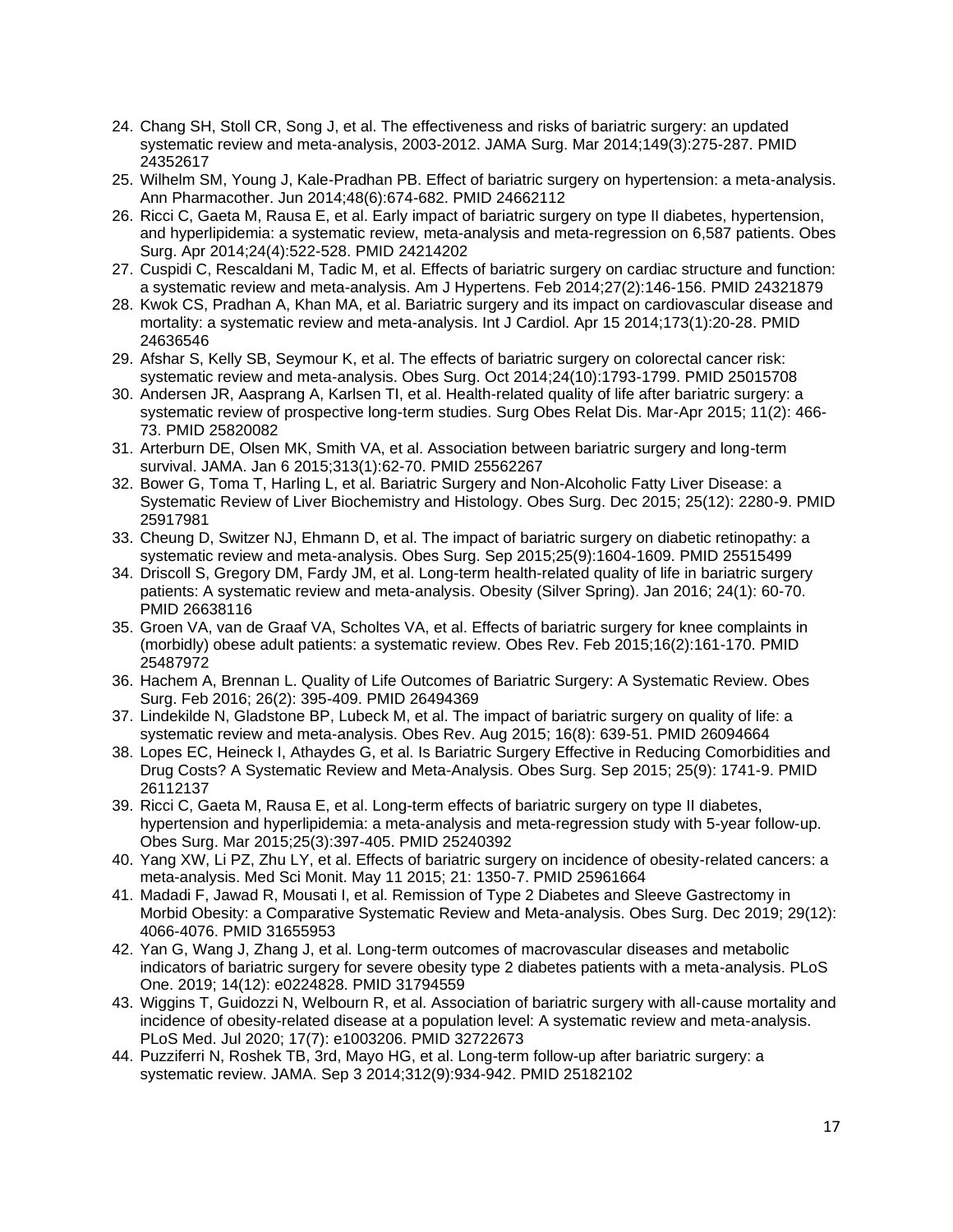- 45. Blue Cross Blue Shield Association Technology Evaluation Center (TEC). Laparoscopic gastric bypass surgery for morbid obesity. TEC Assessment. 2005;Vol:Tab 15.
- 46. Yan Y, Sha Y, Yao G, et al. Roux-en-Y Gastric Bypass Versus Medical Treatment for Type 2 Diabetes Mellitus in Obese Patients: A Systematic Review and Meta-Analysis of Randomized Controlled Trials. Medicine (Baltimore). Apr 2016; 95(17): e3462. PMID 27124041
- 47. Wadden TA, Chao AM, Bahnson JL, et al. End-of-Trial Health Outcomes in Look AHEAD Participants who Elected to have Bariatric Surgery. Obesity (Silver Spring). Apr 2019; 27(4): 581-590. PMID 30900413
- 48. Blue Cross Blue Shield Association Technology Evaluation Center (TEC). Laparoscopic adjustable gastric banding for morbid obesity. TEC Assessment. 2006;Vol 21:Tab 13.
- 49. Ibrahim AM, Thumma JR, Dimick JB. Reoperation and Medicare Expenditures After Laparoscopic Gastric Band Surgery. JAMA Surg. Sep 01 2017; 152(9): 835-842. PMID 28514487
- 50. Chakravarty PD, McLaughlin E, Whittaker D, et al. Comparison of laparoscopic adjustable gastric banding (LAGB) with other bariatric procedures; a systematic review of the randomised controlled trials. Surgeon. Jun 2012;10(3):172-182. PMID 22405735
- 51. Dixon JB, O'Brien PE, Playfair J, et al. Adjustable gastric banding and conventional therapy for type 2 diabetes: a randomized controlled trial. JAMA. Jan 23 2008;299(3):316-323. PMID 18212316
- 52. Gu L, Huang X, Li S, et al. A meta-analysis of the medium- and long-term effects of laparoscopic sleeve gastrectomy and laparoscopic Roux-en-Y gastric bypass. BMC Surg. Feb 12 2020; 20(1): 30. PMID 32050953
- 53. Han Y, Jia Y, Wang H, et al. Comparative analysis of weight loss and resolution of comorbidities between laparoscopic sleeve gastrectomy and Roux-en-Y gastric bypass: A systematic review and meta-analysis based on 18 studies. Int J Surg. Apr 2020; 76: 101-110. PMID 32151750
- 54. Sharples AJ, Mahawar K. Systematic Review and Meta-Analysis of Randomised Controlled Trials Comparing Long-Term Outcomes of Roux-En-Y Gastric Bypass and Sleeve Gastrectomy. Obes Surg. Feb 2020; 30(2): 664-672. PMID 31724116
- 55. Shenoy SS, Gilliam A, Mehanna A, et al. Laparoscopic Sleeve Gastrectomy Versus Laparoscopic Roux-en-Y Gastric Bypass in Elderly Bariatric Patients: Safety and Efficacy-a Systematic Review and Meta-analysis. Obes Surg. Nov 2020; 30(11): 4467-4473. PMID 32594469
- 56. Borgeraas H, Hofso D, Hertel JK, et al. Comparison of the effect of Roux-en-Y gastric bypass and sleeve gastrectomy on remission of type 2 diabetes: A systematic review and meta-analysis of randomized controlled trials. Obes Rev. Jun 2020; 21(6): e13011. PMID 32162437
- 57. Zhao H, Jiao L. Comparative analysis for the effect of Roux-en-Y gastric bypass vs sleeve gastrectomy in patients with morbid obesity: Evidence from 11 randomized clinical trials (metaanalysis). Int J Surg. Dec 2019; 72: 216-223. PMID 31756544
- 58. Xu C, Yan T, Liu H, et al. Comparative Safety and Effectiveness of Roux-en-Y Gastric Bypass and Sleeve Gastrectomy in Obese Elder Patients: a Systematic Review and Meta-analysis. Obes Surg. Sep 2020; 30(9): 3408-3416. PMID 32277330
- 59. Osland E, Yunus RM, Khan S, et al. Weight Loss Outcomes in Laparoscopic Vertical Sleeve Gastrectomy (LVSG) Versus Laparoscopic Roux-en-Y Gastric Bypass (LRYGB) Procedures: A Meta-Analysis and Systematic Review of Randomized Controlled Trials. Surg Laparosc Endosc Percutan Tech. Feb 2017; 27(1): 8-18. PMID 28145963
- 60. Osland EJ, Yunus RM, Khan S, et al. Five-Year Weight Loss Outcomes in Laparoscopic Vertical Sleeve Gastrectomy (LVSG) Versus Laparoscopic Roux-en-Y Gastric Bypass (LRYGB) Procedures: A Systematic Review and Meta-Analysis of Randomized Controlled Trials. Surg Laparosc Endosc Percutan Tech. Dec 2020; 30(6): 542-553. PMID 32658120
- 61. Juodeikis Z, Brimas G. Long-term results after sleeve gastrectomy: A systematic review. Surg Obes Relat Dis. Apr 2017; 13(4): 693-699. PMID 27876332
- 62. Zhang Y, Wang J, Sun X, et al. Laparoscopic sleeve gastrectomy versus laparoscopic Roux-en-Y gastric bypass for morbid obesity and related comorbidities: a meta-analysis of 21 studies. Obes Surg. Jan 2015;25(1):19-26. PMID 25092167
- 63. Trastulli S, Desiderio J, Guarino S, et al. Laparoscopic sleeve gastrectomy compared with other bariatric surgical procedures: a systematic review of randomized trials. Surg Obes Relat Dis. Sep-Oct 2013;9(5):816-829. PMID 23993246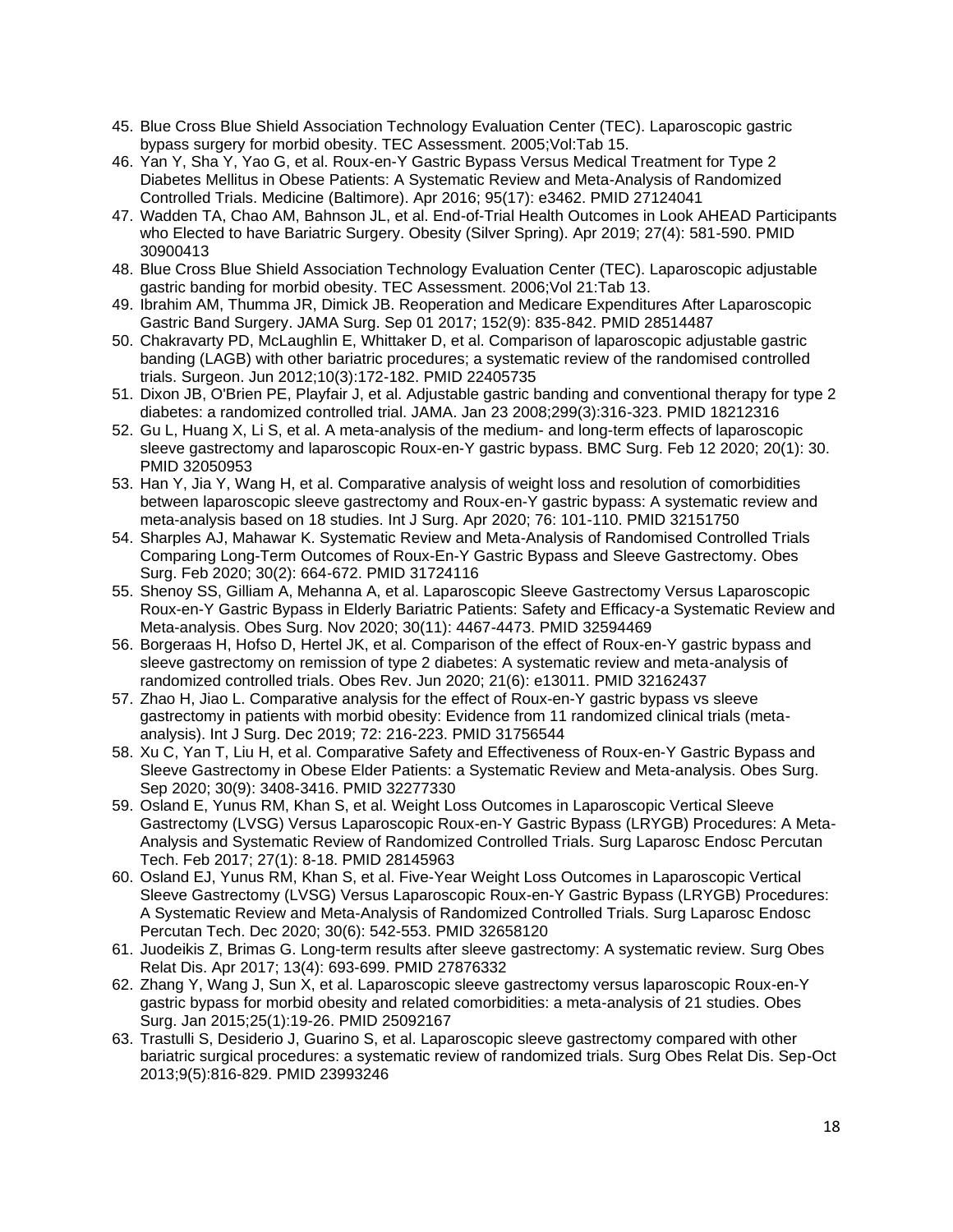- 64. Brethauer SA, Hammel JP, Schauer PR. Systematic review of sleeve gastrectomy as staging and primary bariatric procedure. Surg Obes Relat Dis. Jul-Aug 2009;5(4):469-475. PMID 19632646
- 65. Hofso D, Fatima F, Borgeraas H, et al. Gastric bypass versus sleeve gastrectomy in patients with type 2 diabetes (Oseberg): a single-centre, triple-blind, randomised controlled trial. Lancet Diabetes Endocrinol. Dec 2019; 7(12): 912-924. PMID 31678062
- 66. Peterli R, Wolnerhanssen BK, Peters T, et al. Effect of Laparoscopic Sleeve Gastrectomy vs Laparoscopic Roux-en-Y Gastric Bypass on Weight Loss in Patients With Morbid Obesity: The SM-BOSS Randomized Clinical Trial. JAMA. Jan 16 2018; 319(3): 255-265. PMID 29340679
- 67. Salminen P, Helmio M, Ovaska J, et al. Effect of Laparoscopic Sleeve Gastrectomy vs Laparoscopic Roux-en-Y Gastric Bypass on Weight Loss at 5 Years Among Patients With Morbid Obesity: The SLEEVEPASS Randomized Clinical Trial. JAMA. Jan 16 2018; 319(3): 241-254. PMID 29340676
- 68. Helmio M, Victorzon M, Ovaska J, et al. SLEEVEPASS: a randomized prospective multicenter study comparing laparoscopic sleeve gastrectomy and gastric bypass in the treatment of morbid obesity: preliminary results. Surg Endosc. Sep 2012;26(9):2521-2526. PMID 22476829
- 69. Karamanakos SN, Vagenas K, Kalfarentzos F, et al. Weight loss, appetite suppression, and changes in fasting and postprandial ghrelin and peptide-YY levels after Roux-en-Y gastric bypass and sleeve gastrectomy: a prospective, double blind study. Ann Surg. Mar 2008;247(3):401-407. PMID 18376181
- 70. Himpens J, Dapri G, Cadiere GB. A prospective randomized study between laparoscopic gastric banding and laparoscopic isolated sleeve gastrectomy: results after 1 and 3 years. Obes Surg. Nov 2006;16(11):1450-1456. PMID 17132410
- 71. Farrell TM, Haggerty SP, Overby DW, et al. Clinical application of laparoscopic bariatric surgery: an evidence- based review. Surg Endosc. May 2009;23(5):930-949. PMID 19125308
- 72. Skogar ML, Sundbom M. Duodenal Switch Is Superior to Gastric Bypass in Patients with Super Obesity when Evaluated with the Bariatric Analysis and Reporting Outcome System (BAROS). Obes Surg. Sep 2017; 27(9): 2308-2316. PMID 28439748
- 73. Strain GW, Gagner M, Inabnet WB, et al. Comparison of effects of gastric bypass and biliopancreatic diversion with duodenal switch on weight loss and body composition 1-2 years after surgery. Surg Obes Relat Dis. Jan- Feb 2007;3(1):31-36. PMID 17116424
- 74. Prachand VN, Davee RT, Alverdy JC. Duodenal switch provides superior weight loss in the superobese (BMI > or =50 kg/m2) compared with gastric bypass. Ann Surg. Oct 2006;244(4):611-619. PMID 16998370
- 75. Strain GW, Torghabeh MH, Gagner M, et al. Nutrient Status 9 Years After Biliopancreatic Diversion with Duodenal Switch (BPD/DS): an Observational Study. Obes Surg. Jul 2017; 27(7): 1709-1718. PMID 28155056
- 76. Marceau P, Biron S, Hould FS, et al. Duodenal switch improved standard biliopancreatic diversion: a retrospective study. Surg Obes Relat Dis. Jan-Feb 2009;5(1):43-47. PMID 18440876
- 77. Slater GH, Ren CJ, Siegel N, et al. Serum fat-soluble vitamin deficiency and abnormal calcium metabolism after malabsorptive bariatric surgery. J Gastrointest Surg. Jan 2004;8(1):48-55; discussion 54-45. PMID 14746835
- 78. Dolan K, Hatzifotis M, Newbury L, et al. A clinical and nutritional comparison of biliopancreatic diversion with and without duodenal switch. Ann Surg. Jul 2004;240(1):51-56. PMID 15213618
- 79. Skroubis G, Anesidis S, Kehagias I, et al. Roux-en-Y gastric bypass versus a variant of biliopancreatic diversion in a non-superobese population: prospective comparison of the efficacy and the incidence of metabolic deficiencies. Obes Surg. Apr 2006;16(4):488-495. PMID 16608616
- 80. Scopinaro N, Adami GF, Papadia FS, et al. Effects of gastric bypass on type 2 diabetes in patients with BMI 30 to 35. Obes Surg. Jul 2014;24(7):1036-1043. PMID 24647849
- 81. Hsieh T, Zurita L, Grover H, et al. 10-year outcomes of the vertical transected gastric bypass for obesity: a systematic review. Obes Surg. Mar 2014;24(3):456-461. PMID 24379176
- 82. Blue Cross Blue Shield Association Technology Evaluation Center (TEC). TEC Special Report: The relationship between weight loss and changes in morbidity following bariatric surgery for morbid obesity. TEC Assessments. 2003;Vol 18:Tab 18.
- 83. Hall JC, Watts JM, O'Brien PE, et al. Gastric surgery for morbid obesity. The Adelaide Study. Ann Surg. Apr 1990;211(4):419-427. PMID 2181950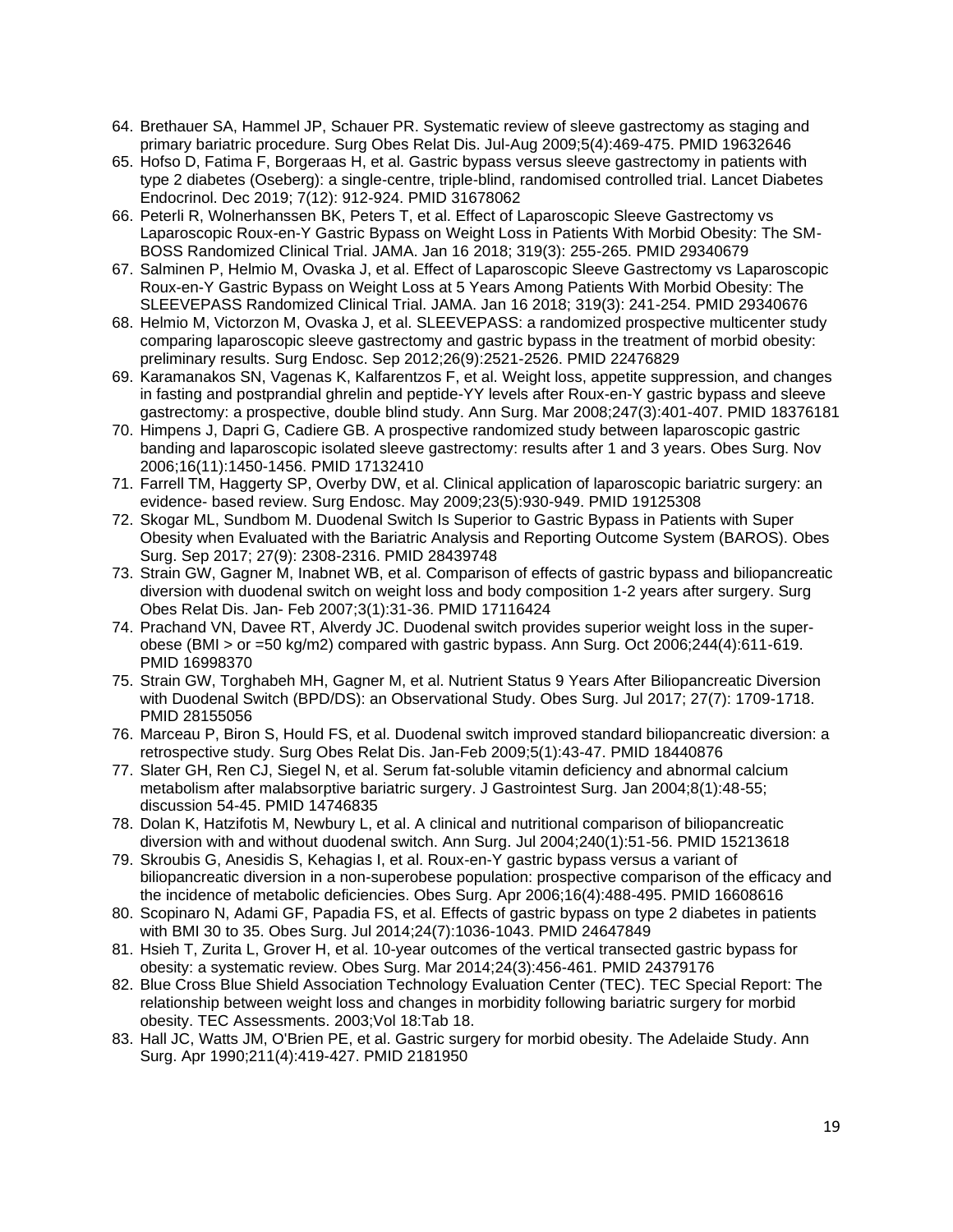- 84. Sugerman HJ, Starkey JV, Birkenhauer R. A randomized prospective trial of gastric bypass versus vertical banded gastroplasty for morbid obesity and their effects on sweets versus non-sweets eaters. Ann Surg. Jun 1987;205(6):613-624. PMID 3296971
- 85. MacLean LD, Rhode BM, Forse RA. Late results of vertical banded gastroplasty for morbid and super obesity. Surgery. Jan 1990;107(1):20-27. PMID 2296754
- 86. Coffin B, Maunoury V, Pattou F, et al. Impact of Intragastric Balloon Before Laparoscopic Gastric Bypass on Patients with Super Obesity: a Randomized Multicenter Study. Obes Surg. Apr 2017; 27(4): 902-909. PMID 27664095
- 87. Cottam D, Qureshi FG, Mattar SG, et al. Laparoscopic sleeve gastrectomy as an initial weight-loss procedure for high-risk patients with morbid obesity. Surg Endosc. Jun 2006;20(6):859-863. PMID 16738970
- 88. Alexandrou A, Felekouras E, Giannopoulos A, et al. What is the actual fate of super-morbid-obese patients who undergo laparoscopic sleeve gastrectomy as the first step of a two-stage weightreduction operative strategy? Obes Surg. Jul 26 2012;22(10):1623-1628. PMID 22833137
- 89. Silecchia G, Rizzello M, Casella G, et al. Two-stage laparoscopic biliopancreatic diversion with duodenal switch as treatment of high-risk super-obese patients: analysis of complications. Surg Endosc. May 2009;23(5):1032-1037. PMID 18814005
- 90. Ji Y, Wang Y, Zhu J, et al. A systematic review of gastric plication for the treatment of obesity. Surg Obes Relat Dis. Nov-Dec 2014;10(6):1226-1232. PMID 24582413
- 91. Talebpour M, Motamedi SM, Talebpour A, et al. Twelve year experience of laparoscopic gastric plication in morbid obesity: development of the technique and patient outcomes. Ann Surg Innov Res. Aug 22 2012;6(1):7. PMID 22913751
- 92. Abdelbaki TN, Huang CK, Ramos A, et al. Gastric plication for morbid obesity: a systematic review. Obes Surg. Oct 2012;22(10):1633-1639. PMID 22960951
- 93. Sullivan S, Swain JM, Woodman G, et al. Randomized sham-controlled trial evaluating efficacy and safety of endoscopic gastric plication for primary obesity: The ESSENTIAL trial. Obesity (Silver Spring). Feb 2017; 25(2): 294-301. PMID 28000425
- 94. Talebpour M, Sadid D, Talebpour A, et al. Comparison of Short-Term Effectiveness and Postoperative Complications: Laparoscopic Gastric Plication vs Laparoscopic Sleeve Gastrectomy. Obes Surg. Apr 2018; 28(4): 996-1001. PMID 29043548
- 95. Pattanshetti S, Tai CM, Yen YC, et al. Laparoscopic adjustable gastric banded plication: evolution of procedure and 2-year results. Obes Surg. Nov 2013;23(11):1934-1938. PMID 24013809
- 96. Shoar S, Poliakin L, Rubenstein R, et al. Single Anastomosis Duodeno-Ileal Switch (SADIS): A Systematic Review of Efficacy and Safety. Obes Surg. Jan 2018; 28(1): 104-113. PMID 28823074
- 97. Torres A, Rubio MA, Ramos-Levi AM, et al. Cardiovascular Risk Factors After Single Anastomosis Duodeno-Ileal Bypass with Sleeve Gastrectomy (SADI-S): a New Effective Therapeutic Approach?. Curr Atheroscler Rep. Nov 07 2017; 19(12): 58. PMID 29116413
- 98. Sanchez-Pernaute A, Rubio MA, Cabrerizo L, et al. Single-anastomosis duodenoileal bypass with sleeve gastrectomy (SADI-S) for obese diabetic patients. Surg Obes Relat Dis. Sep-Oct 2015; 11(5): 1092-8. PMID 26048517
- 99. Rohde U, Hedback N, Gluud LL, et al. Effect of the EndoBarrier Gastrointestinal Liner on obesity and type 2 diabetes: a systematic review and meta-analysis. Diabetes Obes Metab. Mar 2016; 18(3): 300- 5. PMID 26537317
- 100. Koehestanie P, de Jonge C, Berends FJ, et al. The effect of the endoscopic duodenal-jejunal bypass liner on obesity and type 2 diabetes mellitus, a multicenter randomized controlled trial. Ann Surg. Dec 2014;260(6):984-992. PMID 25072436
- 101. Saber AA, Shoar S, Almadani MW, et al. Efficacy of First-Time Intragastric Balloon in Weight Loss: a Systematic Review and Meta-analysis of Randomized Controlled Trials. Obes Surg. Feb 2017; 27(2): 277-287. PMID 27465936
- 102. Moura D, Oliveira J, De Moura EG, et al. Effectiveness of intragastric balloon for obesity: A systematic review and meta-analysis based on randomized control trials. Surg Obes Relat Dis. Feb 2016; 12(2): 420-9. PMID 26968503
- 103. Zheng Y, Wang M, He S, et al. Short-term effects of intragastric balloon in association with conservative therapy on weight loss: a meta-analysis. J Transl Med. Jul 29 2015; 13: 246. PMID 26219459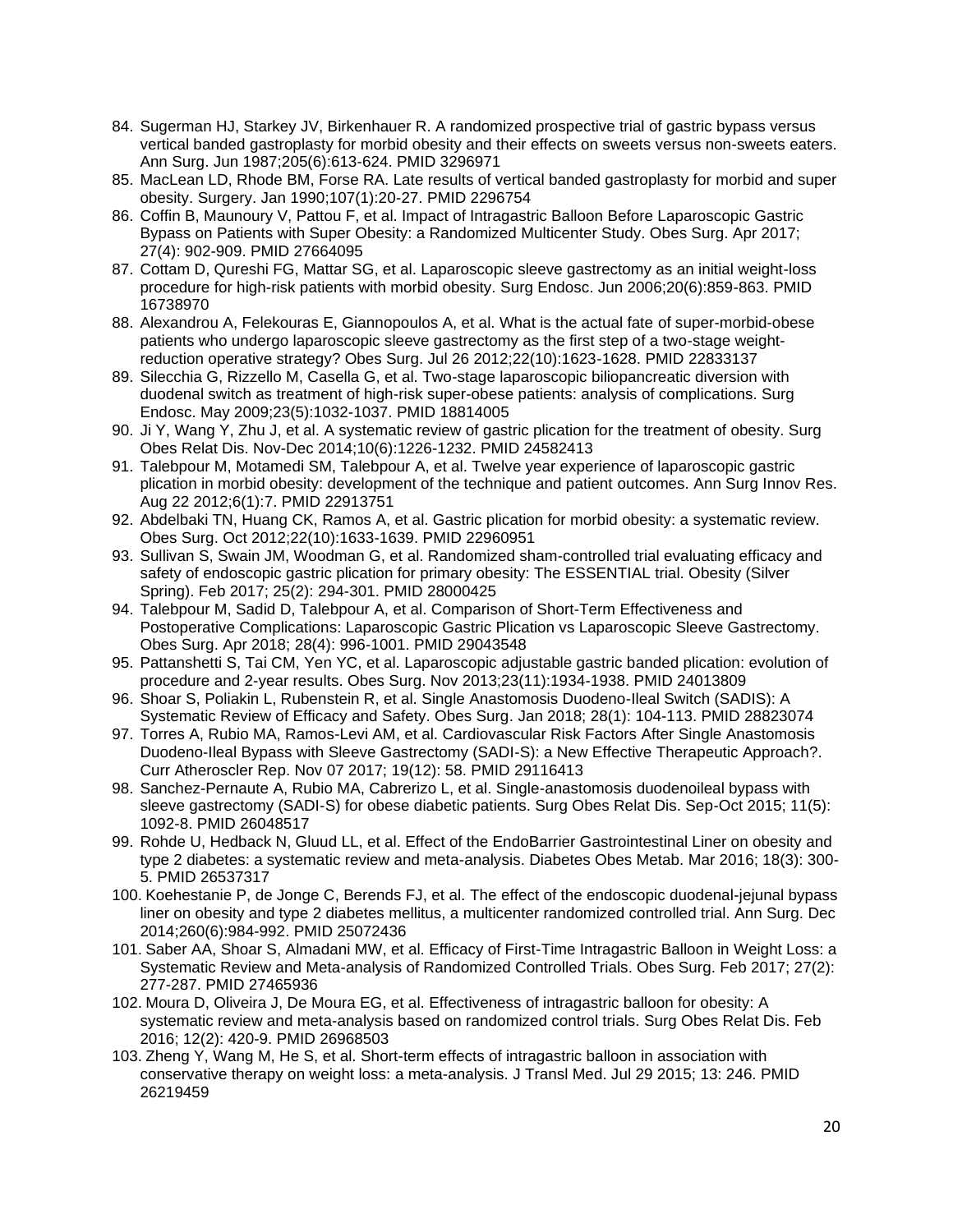- 104. Kotinda APST, de Moura DTH, Ribeiro IB, et al. Efficacy of Intragastric Balloons for Weight Loss in Overweight and Obese Adults: a Systematic Review and Meta-analysis of Randomized Controlled Trials. Obes Surg. Jul 2020; 30(7): 2743-2753. PMID 32300945
- 105. Tate CM, Geliebter A. Intragastric Balloon Treatment for Obesity: Review of Recent Studies. Adv Ther. Aug 2017; 34(8): 1859-1875. PMID 28707286
- 106. Ponce J, Woodman G, Swain J, et al. The REDUCE pivotal trial: a prospective, randomized controlled pivotal trial of a dual intragastric balloon for the treatment of obesity. Surg Obes Relat Dis. Jul-Aug 2015; 11(4): 874-81. PMID 25868829
- 107. Courcoulas A, Abu Dayyeh BK, Eaton L, et al. Intragastric balloon as an adjunct to lifestyle intervention: a randomized controlled trial. Int J Obes (Lond). Mar 2017; 41(3): 427-433. PMID 28017964
- 108. Genco A, Cipriano M, Bacci V, et al. BioEnterics Intragastric Balloon (BIB): a short-term, doubleblind, randomised, controlled, crossover study on weight reduction in morbidly obese patients. Int J Obes (Lond). Jan 2006;30(1):129-133. PMID 16189503
- 109. Kotzampassi K, Grosomanidis V, Papakostas P, et al. 500 intragastric balloons: what happens 5 years thereafter? Obes Surg. Jun 2012;22(6):896-903. PMID 22287051
- 110. Thompson CC, Abu Dayyeh BK, Kushner R, et al. Percutaneous Gastrostomy Device for the Treatment of Class II and Class III Obesity: Results of a Randomized Controlled Trial. Am J Gastroenterol. Mar 2017; 112(3): 447-457. PMID 27922026
- 111. Thompson CC, Abu Dayyeh BK, Kushnir V, et al. Aspiration therapy for the treatment of obesity: 4 year results of a multicenter randomized controlled trial. Surg Obes Relat Dis. Aug 2019; 15(8): 1348- 1354. PMID 31302000
- 112. Noren E, Forssell H. Aspiration therapy for obesity; a safe and effective treatment. BMC Obes. 2016; 3: 56. PMID 28035287
- 113. Parmar CD, Gan J, Stier C, et al. One Anastomosis/Mini Gastric Bypass (OAGB-MGB) as revisional bariatric surgery after failed primary adjustable gastric band (LAGB) and sleeve gastrectomy (SG): A systematic review of 1075 patients. Int J Surg. Sep 2020; 81: 32-38. PMID 32738545
- 114. Brethauer SA, Kothari S, Sudan R, et al. Systematic review on reoperative bariatric surgery: American Society for Metabolic and Bariatric Surgery Revision Task Force. Surg Obes Relat Dis. Sep-Oct 2014;10(5):952-972. PMID 24776071
- 115. Almalki OM, Lee WJ, Chen JC, et al. Revisional Gastric Bypass for Failed Restrictive Procedures: Comparison of Single-Anastomosis (Mini-) and Roux-en-Y Gastric Bypass. Obes Surg. Apr 2018; 28(4): 970-975. PMID 29101719
- 116. Sudan R, Nguyen NT, Hutter MM, et al. Morbidity, mortality, and weight loss outcomes after reoperative bariatric surgery in the USA. J Gastrointest Surg. Jan 2015;19(1):171-178; discussion 178-179. PMID 25186073
- 117. Catalano MF, Rudic G, Anderson AJ, et al. Weight gain after bariatric surgery as a result of a large gastric stoma: endotherapy with sodium morrhuate may prevent the need for surgical revision. Gastrointest Endosc. Aug 2007;66(2):240-245. PMID 17331511
- 118. Herron DM, Birkett DH, Thompson CC, et al. Gastric bypass pouch and stoma reduction using a transoral endoscopic anchor placement system: a feasibility study. Surg Endosc. Apr 2008;22(4):1093-1099. PMID 18027049
- 119. Thompson CC, Slattery J, Bundga ME, et al. Peroral endoscopic reduction of dilated gastrojejunal anastomosis after Roux-en-Y gastric bypass: a possible new option for patients with weight regain. Surg Endosc. Nov 2006;20(11):1744-1748. PMID 17024527
- 120. Eid GM, McCloskey CA, Eagleton JK, et al. StomaphyX vs a sham procedure for revisional surgery to reduce regained weight in Roux-en-Y gastric bypass patients: a randomized clinical trial. JAMA Surg. Apr 2014;149(4):372-379. PMID 24554030
- 121. Dakin GF, Eid G, Mikami D, et al. Endoluminal revision of gastric bypass for weight regain--a systematic review. Surg Obes Relat Dis. May-Jun 2013;9(3):335-342. PMID 23561960
- 122. Cohen RV, Oliveira da Costa MV, Charry L, et al. Endoscopic gastroplasty to treat medically uncontrolled obesity needs more quality data: A systematic review. Surg Obes Relat Dis. Jul 2019; 15(7): 1219-1224. PMID 31130406
- 123. Wu GZ, Cai B, Yu F, et al. Meta-analysis of bariatric surgery versus non-surgical treatment for type 2 diabetes mellitus. Oncotarget. Dec 27 2016; 7(52): 87511-87522. PMID 27626180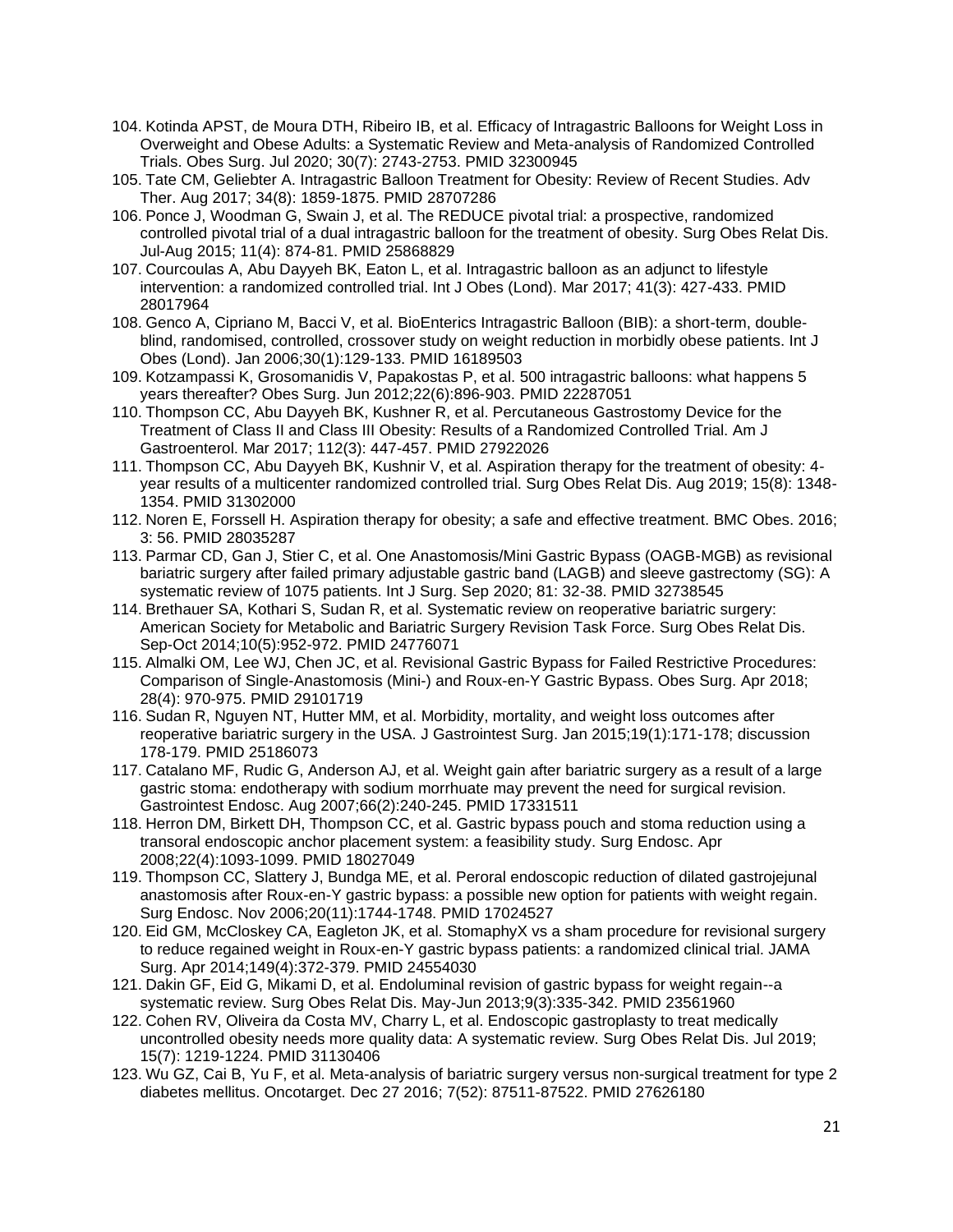- 124. Mingrone G, Panunzi S, De Gaetano A, et al. Bariatric-metabolic surgery versus conventional medical treatment in obese patients with type 2 diabetes: 5 year follow-up of an open-label, singlecentre, randomised controlled trial. Lancet. Sep 05 2015; 386(9997): 964-73. PMID 26369473
- 125. Muller-Stich BP, Senft JD, Warschkow R, et al. Surgical versus medical treatment of type 2 diabetes mellitus in nonseverely obese patients: a systematic review and meta-analysis. Ann Surg. Mar 2015;261(3):421-429. PMID 25405560
- 126. Rao WS, Shan CX, Zhang W, et al. A meta-analysis of short-term outcomes of patients with type 2 diabetes mellitus and BMI </= 35 kg/m2 undergoing Roux-en-Y gastric bypass. World J Surg. Jan 2015;39(1):223-230. PMID 25159119
- 127. Blue Cross Blue Shield Association Technology Evaluation Center (TEC). Bariatric Surgery In Patients With Diabetes And Body Mass Index Less Than 35 kg/m2 TEC Assessments. 2012;Volume 27:Tab 2.
- 128. Cummings DE, Cohen RV. Bariatric/Metabolic Surgery to Treat Type 2 Diabetes in Patients With a BMI 35 kg/m2. Diabetes Care. Jun 2016; 39(6): 924-33. PMID 27222550
- 129. Cummings DE, Rubino F. Metabolic surgery for the treatment of type 2 diabetes in obese individuals. Diabetologia. Feb 2018; 61(2): 257-264. PMID 29224190
- 130. Simonson DC, Vernon A, Foster K, et al. Adjustable gastric band surgery or medical management in patients with type 2 diabetes and obesity: three-year results of a randomized trial. Surg Obes Relat Dis. Dec 2019; 15(12): 2052-2059. PMID 31931977
- 131. Ikramuddin S, Billington CJ, Lee WJ, et al. Roux-en-Y gastric bypass for diabetes (the Diabetes Surgery Study): 2-year outcomes of a 5-year, randomised, controlled trial. Lancet Diabetes Endocrinol. Jun 2015; 3(6): 413-422. PMID 25979364
- 132. Liang Z, Wu Q, Chen B, et al. Effect of laparoscopic Roux-en-Y gastric bypass surgery on type 2 diabetes mellitus with hypertension: a randomized controlled trial. Diabetes Res Clin Pract. Jul 2013;101(1):50-56. PMID 23706413
- 133. Courcoulas AP, Belle SH, Neiberg RH, et al. Three-Year Outcomes of Bariatric Surgery vs Lifestyle Intervention for Type 2 Diabetes Mellitus Treatment: A Randomized Clinical Trial. JAMA Surg. Oct 2015; 150(10): 931-40. PMID 26132586
- 134. Courcoulas AP, Gallagher JW, Neiberg RH, et al. Bariatric Surgery vs Lifestyle Intervention for Diabetes Treatment: 5-Year Outcomes From a Randomized Trial. J Clin Endocrinol Metab. Mar 01 2020; 105(3). PMID 31917447
- 135. Schauer PR, Bhatt DL, Kirwan JP, et al. Bariatric Surgery versus Intensive Medical Therapy for Diabetes - 5-Year Outcomes. N Engl J Med. Feb 16 2017; 376(7): 641-651. PMID 28199805
- 136. Wentworth JM, Playfair J, Laurie C, et al. Multidisciplinary diabetes care with and without bariatric surgery in overweight people: a randomised controlled trial. Lancet Diabetes Endocrinol. Jul 2014;2(7):545-552. PMID 24731535
- 137. Halperin F, Ding SA, Simonson DC, et al. Roux-en-Y gastric bypass surgery or lifestyle with intensive medical management in patients with type 2 diabetes: feasibility and 1-year results of a randomized clinical trial. JAMA Surg. Jul 2014;149(7):716-726. PMID 24899464
- 138. Lanzarini E, Csendes A, Gutierrez L, et al. Type 2 diabetes mellitus in patients with mild obesity: preliminary results of surgical treatment. Obes Surg. Feb 2013;23(2):234-240. PMID 23054574
- 139. Boza C, Munoz R, Salinas J, et al. Safety and efficacy of Roux-en-Y gastric bypass to treat type 2 diabetes mellitus in non-severely obese patients. Obes Surg. Sep 2011;21(9):1330-1336. PMID 21744283
- 140. DePaula AL, Stival AR, DePaula CC, et al. Surgical treatment of type 2 diabetes in patients with BMI below 35: mid-term outcomes of the laparoscopic ileal interposition associated with a sleeve gastrectomy in 202 consecutive cases. J Gastrointest Surg. May 2012;16(5):967-976. PMID 22350720
- 141. Lee WJ, Wang W, Lee YC, et al. Effect of laparoscopic mini-gastric bypass for type 2 diabetes mellitus: comparison of BMI>35 and <35 kg/m2. J Gastrointest Surg. May 2008;12(5):945-952. PMID 17940829
- 142. Blue Cross Blue Shield Association Technology Evaluation Center (TEC). Laparoscopic adjustable gastric banding in patients with body mass index less than 35 kg/m2 with weight-related comorbidity. TEC Assessments. 2012;Volume 27:Tab 3.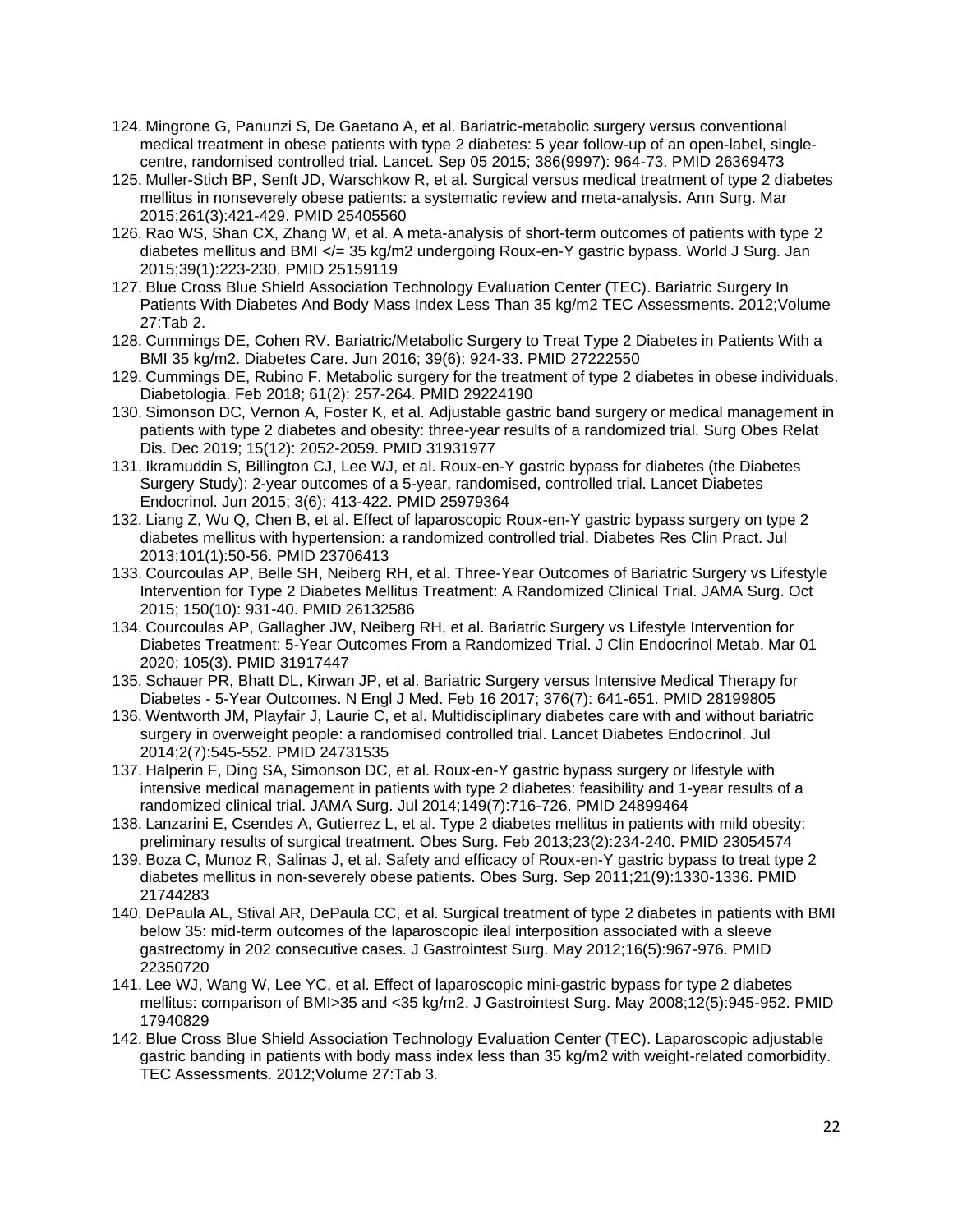- 143. Qi L, Guo Y, Liu CQ, et al. Effects of bariatric surgery on glycemic and lipid metabolism, surgical complication and quality of life in adolescents with obesity: a systematic review and meta-analysis. Surg Obes Relat Dis. Dec 2017; 13(12): 2037-2055. PMID 29079384
- 144. Black JA, White B, Viner RM, et al. Bariatric surgery for obese children and adolescents: a systematic review and meta-analysis. Obes Rev. Aug 2013;14(8):634-644. PMID 23577666
- 145. Treadwell JR, Sun F, Schoelles K. Systematic review and meta-analysis of bariatric surgery for pediatric obesity. Ann Surg. Nov 2008;248(5):763-776. PMID 18948803
- 146. Dumont PN, Blanchet MC, Gignoux B, et al. Medium- to Long-Term Outcomes of Gastric Banding in Adolescents: a Single-Center Study of 97 Consecutive Patients. Obes Surg. Jan 2018; 28(1): 285- 289. PMID 29103071
- 147. Inge TH, Zeller MH, Jenkins TM, et al. Perioperative outcomes of adolescents undergoing bariatric surgery: the Teen-Longitudinal Assessment of Bariatric Surgery (Teen-LABS) study. JAMA Pediatr. Jan 2014;168(1):47-53. PMID 24189578
- 148. Olbers T, Beamish AJ, Gronowitz E, et al. Laparoscopic Roux-en-Y gastric bypass in adolescents with severe obesity (AMOS): a prospective, 5-year, Swedish nationwide study. Lancet Diabetes Endocrinol. Mar 2017; 5(3): 174-183. PMID 28065734
- 149. Willcox K, Brennan L. Biopsychosocial outcomes of laparoscopic adjustable gastric banding in adolescents: a systematic review of the literature. Obes Surg. Sep 2014;24(9):1510-1519. PMID 24849913
- 150. Nadler EP, Youn HA, Ren CJ, et al. An update on 73 US obese pediatric patients treated with laparoscopic adjustable gastric banding: comorbidity resolution and compliance data. J Pediatr Surg. Jan 2008;43(1):141-146. PMID 18206472
- 151. Manco M, Mosca A, De Peppo F, et al. The Benefit of Sleeve Gastrectomy in Obese Adolescents on Nonalcoholic Steatohepatitis and Hepatic Fibrosis. J Pediatr. Jan 2017; 180: 31-37.e2. PMID 27697327
- 152. August GP, Caprio S, Fennoy I, et al. Prevention and treatment of pediatric obesity: an Endocrine Society clinical practice guideline based on expert opinion. J Clin Endocrinol Metab. Dec 2008;93(12):4576-4599. PMID 18782869
- 153. Greenstein RJ, Nissan A, Jaffin B. Esophageal anatomy and function in laparoscopic gastric restrictive bariatric surgery: implications for patient selection. Obes Surg. Apr 1998;8(2):199-206. PMID 9730394
- 154. Pilone V, Vitiello A, Hasani A, et al. Laparoscopic adjustable gastric banding outcomes in patients with gastroesophageal reflux disease or hiatal hernia. Obes Surg. Feb 2015;25(2):290-294. PMID 25030091
- 155. Gulkarov I, Wetterau M, Ren CJ, et al. Hiatal hernia repair at the initial laparoscopic adjustable gastric band operation reduces the need for reoperation. Surg Endosc. Apr 2008;22(4):1035-1041. PMID 18080712
- 156. Santonicola A, Angrisani L, Cutolo P, et al. The effect of laparoscopic sleeve gastrectomy with or without hiatal hernia repair on gastroesophageal reflux disease in obese patients. Surg Obes Relat Dis. Mar-Apr 2014;10(2):250-255. PMID 24355324
- 157. Reynoso JF, Goede MR, Tiwari MM, et al. Primary and revisional laparoscopic adjustable gastric band placement in patients with hiatal hernia. Surg Obes Relat Dis. May-Jun 2011;7(3):290-294. PMID 21130046
- 158. Ardestani A, Tavakkoli A. Hiatal hernia repair and gastroesophageal reflux disease in gastric banding patients: analysis of a national database. Surg Obes Relat Dis. May-Jun 2014;10(3):438-443. PMID 24680760
- 159. Frezza EE, Barton A, Wachtel MS. Crural repair permits morbidly obese patients with not large hiatal hernia to choose laparoscopic adjustable banding as a bariatric surgical treatment. Obes Surg. May 2008;18(5):583-588. PMID 18317857
- 160. al-Haddad BJ, Dorman RB, Rasmus NF, et al. Hiatal hernia repair in laparoscopic adjustable gastric banding and laparoscopic Roux-en-Y gastric bypass: a national database analysis. Obes Surg. Mar 2014;24(3):377-384. PMID 24307434
- 161. Garber AJ, Handelsman Y, Grunberger G, et al. CONSENSUS STATEMENT BY THE AMERICAN ASSOCIATION OF CLINICAL ENDOCRINOLOGISTS AND AMERICAN COLLEGE OF